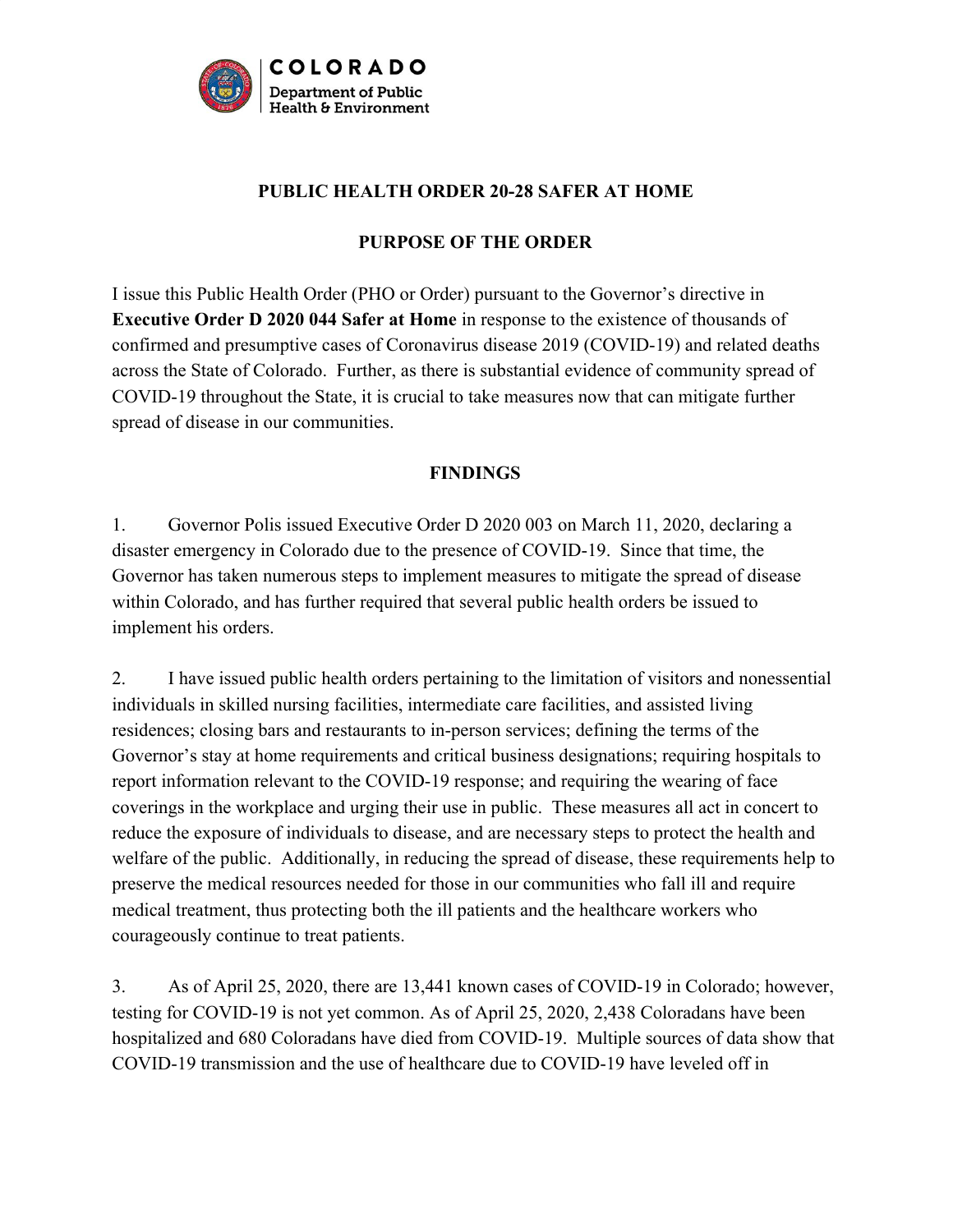Public Health Order 20-28 Safer at Home

Colorado. Our work to "flatten the curve" appears to be succeeding, and the Governor has ordered some lessening of the current stay at home restrictions as a result.

4. **Executive Order D 2020 044** authorizes transitioning from a stay at home model, as described in **Executive Order D 2020 017** and **Public Health Order 20-24** as amended, to a **Safer at Home** model. **Safer at Home** still requires that **Vulnerable Individuals** remain at home, but allows limited reopening of postsecondary institutions and certain businesses. Additionally, individuals are encouraged to stay at home as much as possible and practice Social Distancing to reduce the likelihood of disease transmission, but certain activities, such as gathering in groups of no more than ten for activities, are permitted. As we continue to combat COVID-19 in our communities, continuing restrictions on individual travel and necessary activities remain appropriate.

#### **INTENT**

This Order sets forth the requirements for implementation of Safer at Home, as directed by Governor Polis. Individual restrictions remain in place concerning limitations on activities, travel, and public gatherings. Workplace restrictions remain necessary to implement standard Social Distancing Requirements, cleaning standards, and other items necessary to reduce the possibility of disease spread. Additionally, certain businesses and activities require specific guidance based on their business practices, and those are included in the appendices to this Order.

#### **ORDER**

Unless otherwise specifically noted in this Order, the requirements of this Order are effective April 27, 2020. This Order supersedes and replaces Public Health Orders 20-22 and 20-24, as amended.

#### **I. Safer at Home**

**A.** All individuals currently living within the State of Colorado are encouraged to stay at home and avoid unnecessary interactions whenever possible in order to reduce the spread of disease. Individuals living in shared or outdoor spaces must at all times, to the greatest extent possible, comply with **Social Distancing Requirements**, defined in Section III below, and are encouraged to leave their residences only to perform or utilize **Necessary Activities,** defined in Section III below.

**B.** Individuals are urged to wear non-medical cloth face coverings that cover the nose and mouth whenever in public as required by **Executive Order D 2020 044**.

2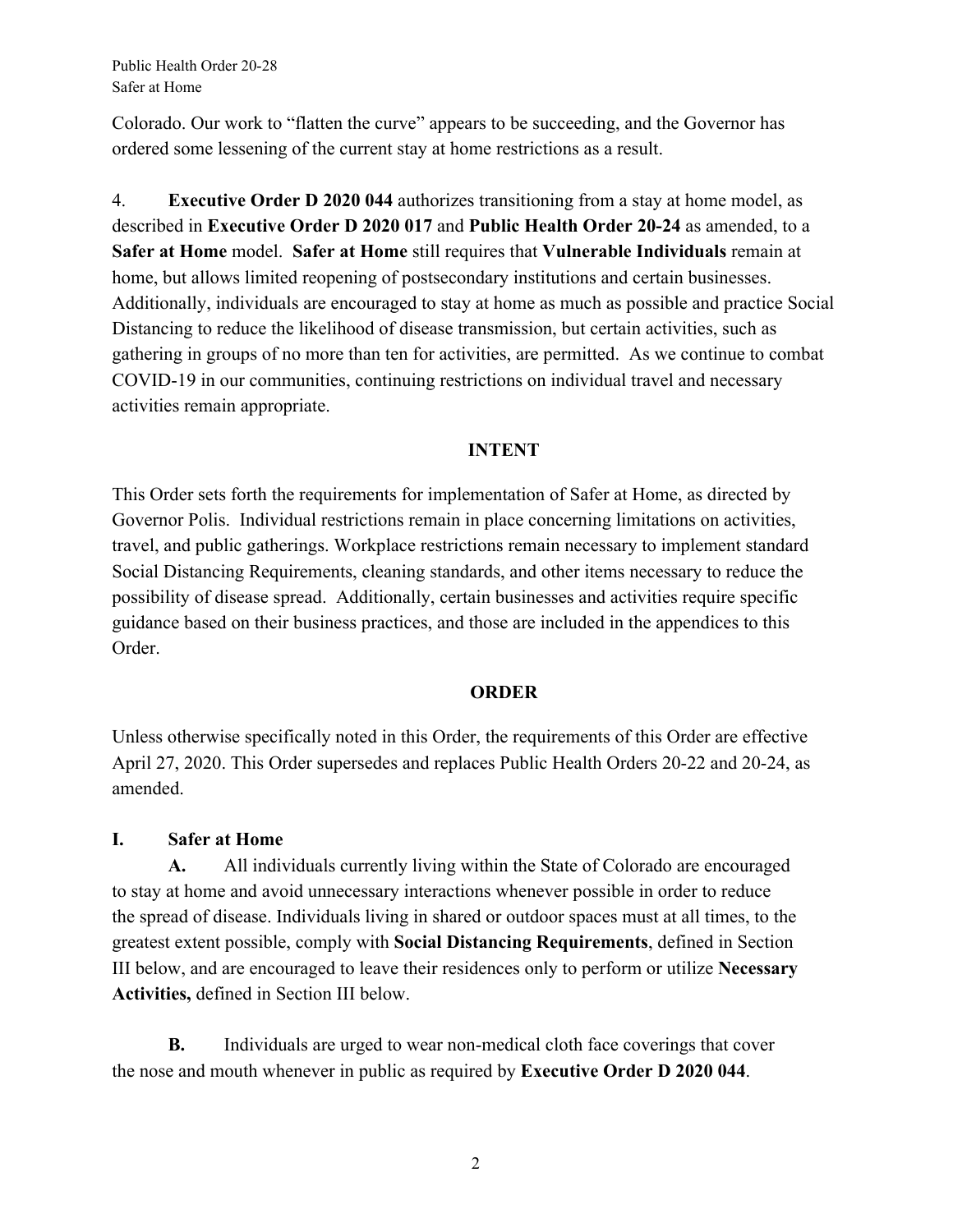Public Health Order 20-28 Safer at Home

**C.** All public and private gatherings of any number of people occurring outside a residence are limited to no more than (10) individuals, except for the purposes expressly permitted in this PHO, which include **Necessary Activities**. Nothing in this Order prohibits the gathering of members living in the same residence.

**D.** People at high risk of severe illness from COVID-19 are urged to stay in their residence at all times except as necessary to seek medical care. **Vulnerable Individuals** cannot be compelled to work for any business or government function, including a Critical Business or Critical Government Function, during the pendency of this pandemic emergency. People who are sick must stay in their residence at all times except as necessary to seek medical care, and must not go to work, even for a **Critical Business,** defined in Section III below.

**E.** Individuals experiencing symptoms of COVID-19 must self-isolate until their symptoms cease or until they have a negative test result. Due to limited testing availability and narrow criteria for testing, if an individual has tested positive for COVID-19 and/or has developed symptoms of COVID-19, including early or mild symptoms (such as cough and shortness of breath), they should be in isolation (staying away from others) until they have had no fever for at least seventy-two (72) hours (that is three full days of no fever without the use of medicine that reduces fevers), other symptoms have improved (such as cough or shortness of breath) and at least seven (7) days have passed since symptoms first appeared.

**F.** Governmental and other entities are strongly urged to make shelter available to people experiencing homlessness as soon as possible and to the maximum extent practicable, and are authorized to take all reasonable steps necessary to provide non-congregate sheltering along with necessary support services to members of the public in their jurisdiction as necessary to protect all members of the community. People experiencing homelessness are urged to protect their health and safety by complying with **Social Distancing Requirements** at all times.

**G.** Individuals are encouraged to limit travel to **Necessary Travel**, defined in Section III below, including but not limited to, travel by automobile or public transit. People must use public transit only for purposes of performing **Necessary Activities** or to travel to and from work to operate **Businesses** or maintain **Critical Governmental Functions** as authorized in Section II of this Order. People riding on public transit must comply with **Social Distancing Requirements** to the greatest extent feasible.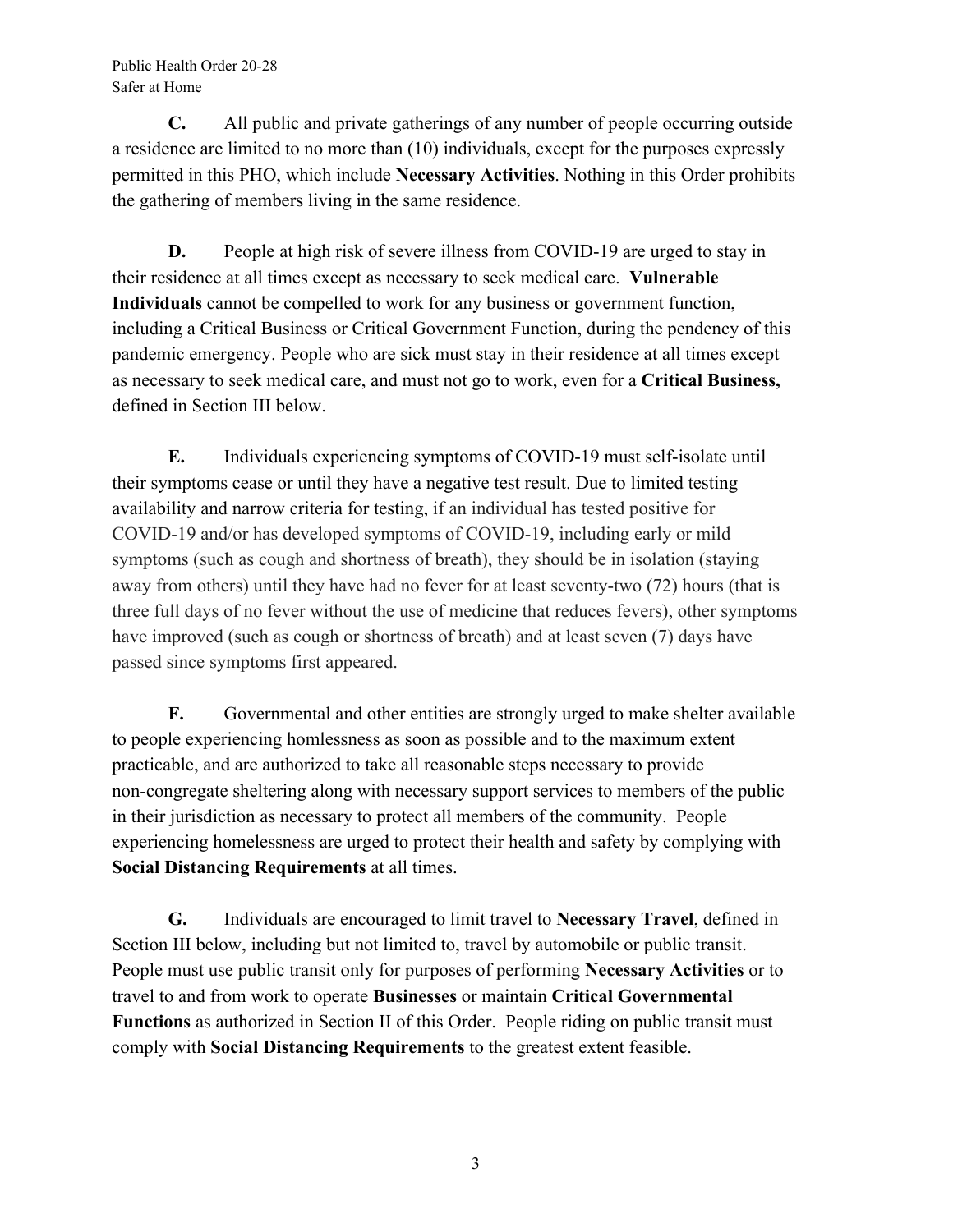**H.** Individuals may participate in local and personal recreation in outside public spaces, as an authorized **Necessary Activity**, in groups no larger than 10 and practicing social distancing maintaining 6 feet between participants. Travel for recreational purposes should be limited to your own community like your county of residence or traveling no more than about 10 miles. Playgrounds and playground equipment remain closed. Personal training and classes in any setting are limited to all members of a single household or a mixed group of 4 or fewer individuals complying with **Social Distancing Requirements**; except for members of a single household, sharing equipment is prohibited.

## **II. Business Requirements**

**A.** The following places of public accommodation remain closed to ingress, egress, use, and occupancy by members of the public:

- 1. Restaurants, food courts, cafes, coffeehouses, and other similar places of public accommodation offering food or beverage for on-premises consumption;
- 2. Bars, taverns, brew pubs, breweries, microbreweries, distillery pubs, wineries, tasting rooms, special licensees, clubs, and other places of public accommodation offering alcoholic beverages for on-premises consumption;
- 3. Cigar bars;
- 4. Gyms, except for the limited purpose authorized in Section I.H;
- 5. Movie and performance theaters, opera houses, concert halls, and music halls;
- 6. Casinos; and
- 7. Horse tracks and simulcast facilities, also known as off-track betting facilities.

These restrictions do not apply to any of the following:

- 1. Room service in hotels;
- 2. Health care facilities, residential care facilities, congregate care facilities, and juvenile justice facilities;
- 3. Crisis shelters or similar institutions;
- 4. Airport concessionaires;
- 5. Institutions of higher education offering dining hall services located in or adjacent to campus dormitories that are accessed through student, staff, faculty, or campus associated identification, as well as grab and go food services within these institutions, while exercising social distancing measures of at least six feet between individuals;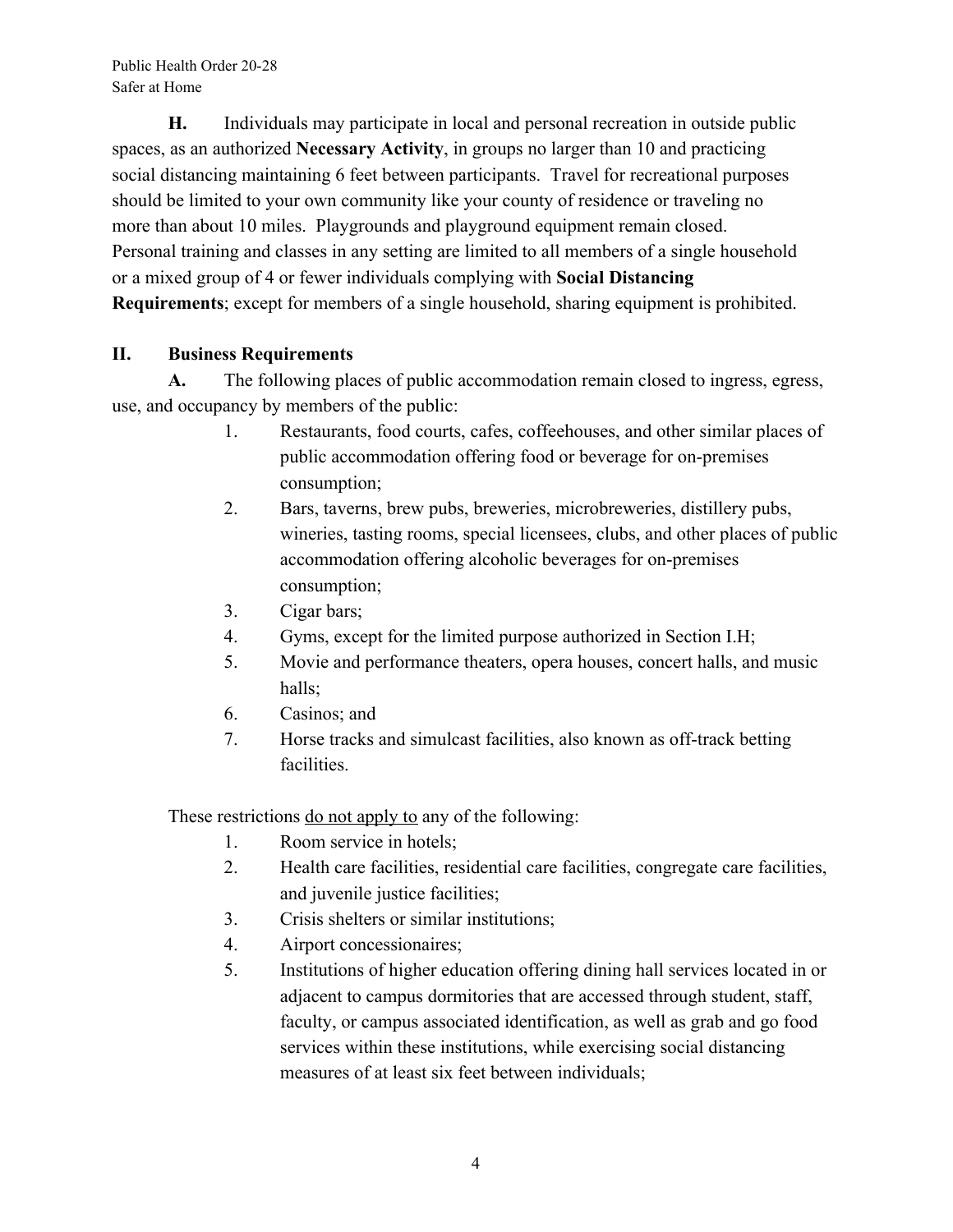- 6. Fitness centers and nonessential personal services included in residential facilities, such as hotels, apartment or condominium complexes or similar housing arrangements, that are limited to use only by hotel guests or residents of the housing who are following social distancing requirements of at least 6 feet between individuals, and the hotel or property managers are performing frequent environmental cleaning; and
- 7. Any emergency facilities necessary for the response to these events.

**B.** All **Critical Businesses** and **Critical Government Functions**, as defined in Section III below, may continue to operate. **Critical Businesses** must comply with **Social Distancing Requirements** at all times, adopt work from home or tele-work policies for any operations that can be done remotely, and implement other strategies, such as staggered schedules or re-designing workplaces, to create more distance between workers unless doing so would make it impossible to carry out critical functions. **Critical Businesses** that serve the public such as grocery stores and other **Critical Retail** shall comply with **Social Distancing Requirements** at all times including, but not limited to, when any customers are standing in line. **Critical Business** and **Critical Government Functions** shall continue to promote telecommuting to the greatest extent possible.

**C.** All places of public accommodation subject to Public Health Order 20-22, as amended, that offer food and beverages may continue to offer food and beverage using delivery service, window service, walk-up service, drive-through service, drive-up service, curbside delivery or any manner set forth in that PHO and in accordance with mandatory **Social Distancing Requirements**, except as prohibited or limited by **Executive Order D 2020 044** or this Order. These entities include restaurants, food courts, cafes, coffeehouses, and other similar places of public accommodation offering food or beverage for on-premises consumption; and bars, taverns, brew pubs, breweries, microbreweries, distillery pubs, wineries, tasting rooms, special licensees, clubs, and other places of public accommodation offering alcoholic beverages.

**D.** All **Non-Critical Retail,** as defined in Section III below**,** may operate and offer goods through delivery service, window service, walk-up service, drive-through service, drive-up service, curbside delivery, or any other manner allowing for strict compliance with mandatory social distancing requirements, similar to the requirements for **Critical Retail.** Additional requirements for **Critical** and **Non-Critical Retail** are contained in **Appendix A** of this Order.

**E.** All **Field Services**, including real estate, may resume operations, in accordance with the requirements of this Order including **Appendix B**. Real estate includes in-person real estate showings and marketing services which must adhere to **Social Distancing Requirements** with cleaning and disinfection between each showing, but may not hold open houses.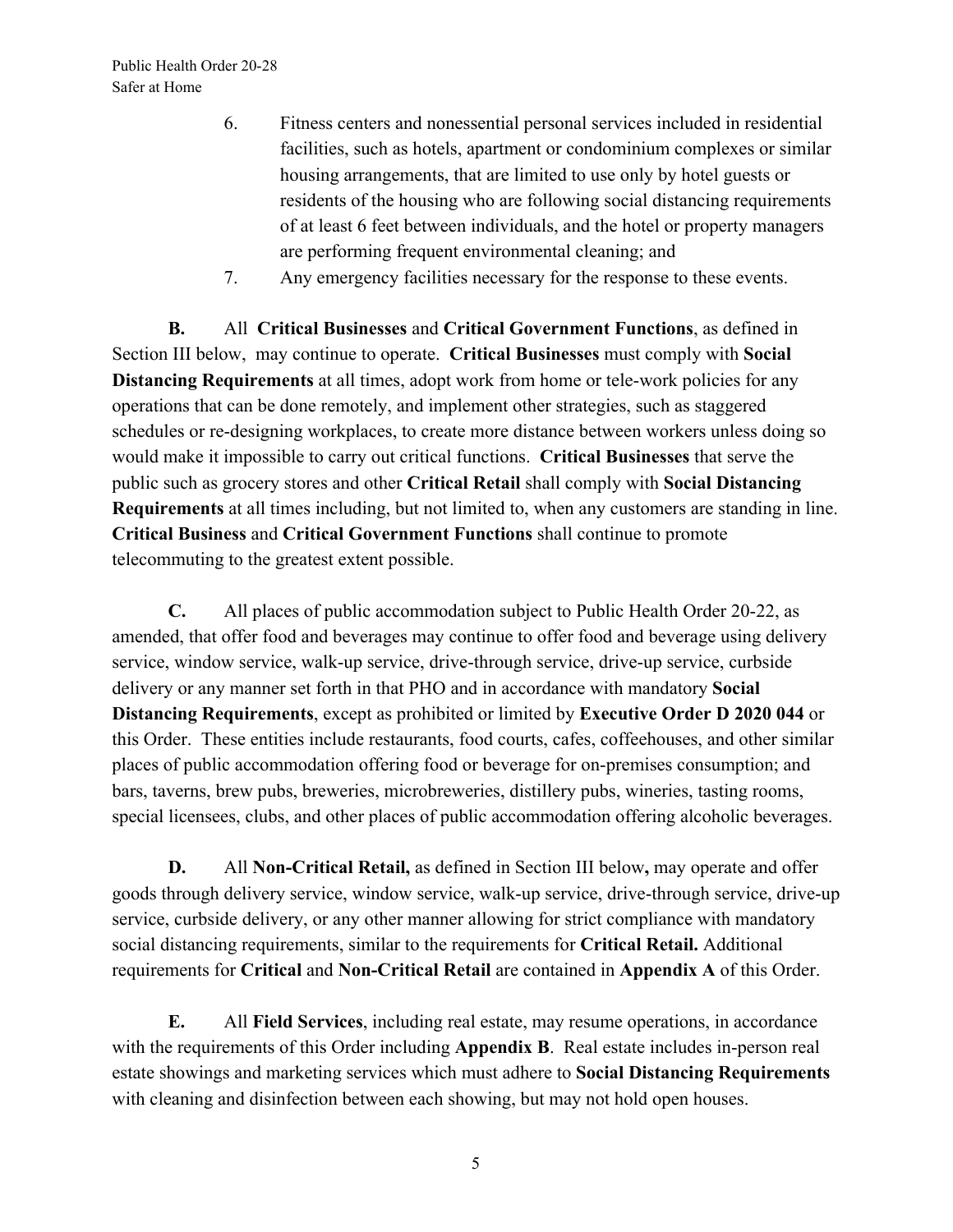**F.** Other health care services not covered by Executive Order 20 0XX **Voluntary or Elective Surgeries Or Procedures**, in certain limited healthcare settings may resume if done in accordance with the requirements of **Appendix E**.

**G.** Effective May 1, 2020, **Non-Critical Retail** and limited **Personal Services** may resume in-person services if they meet the requirements in Section II.I below and the additional requirements outlined for these services in **Appendices B** and **D** of this Order.

**H.** Effective May 4, 2020, **Non-Critical Office-Based Businesses** operating in an office and not a production environment, as defined in Section III below, may allow up to fifty (50) percent of their employees to conduct in-person work that takes place outside a private residence in accordance with the requirements in Section II.I below and the additional requirements outlined in **Appendix C**.

## **I. All Business and Government Functions. Critical Businesses**, **Critical Government Functions**, **Non-Critical Office-Based Businesses**, **Personal Services**, **Limited Healthcare Settings,** and **Non-Critical Retail** shall all follow the protocols below:

1. Employers and sole proprietors shall take all of the following measures within the workplace to minimize disease transmission, in accord with the [CDPHE Guidance](https://covid19.colorado.gov/covid-19-in-colorado/guidance-for-schools-workplaces-communities):

> a. deputize a workplace coordinator(s) charged with addressing COVID-19 issues;

b. maintain 6 foot separation between employees and discourage shared spaces;

c. [clean and disinfect](https://drive.google.com/file/d/1XQnjAL2nzdPnb7Dabz7-fX8Pw7XlyUe8/view) all high touch areas;

d. post signage for employees and customers on good hygiene;

e. ensure proper ventilation;

f. avoid gatherings (meetings, waiting rooms, etc) of more than 10 people;

g. implement symptom monitoring protocols (including workplace temperature monitoring),conduct daily temperature checks and monitor symptoms in employees. A sample form can be found [here.](https://drive.google.com/file/d/1uKwFlhc7wWa3OvnPw0zXWv49na_KGHdC/view) If an employee reports any symptoms, refer symptomatic employees to the [CDPHE Symptom Tracker](https://covid19.colorado.gov/covid19-symptoms) and take all of the following steps:

1. send employee home immediately;

2. increase cleaning in your facility and require social distancing of staff at least 6 feet apart from one another;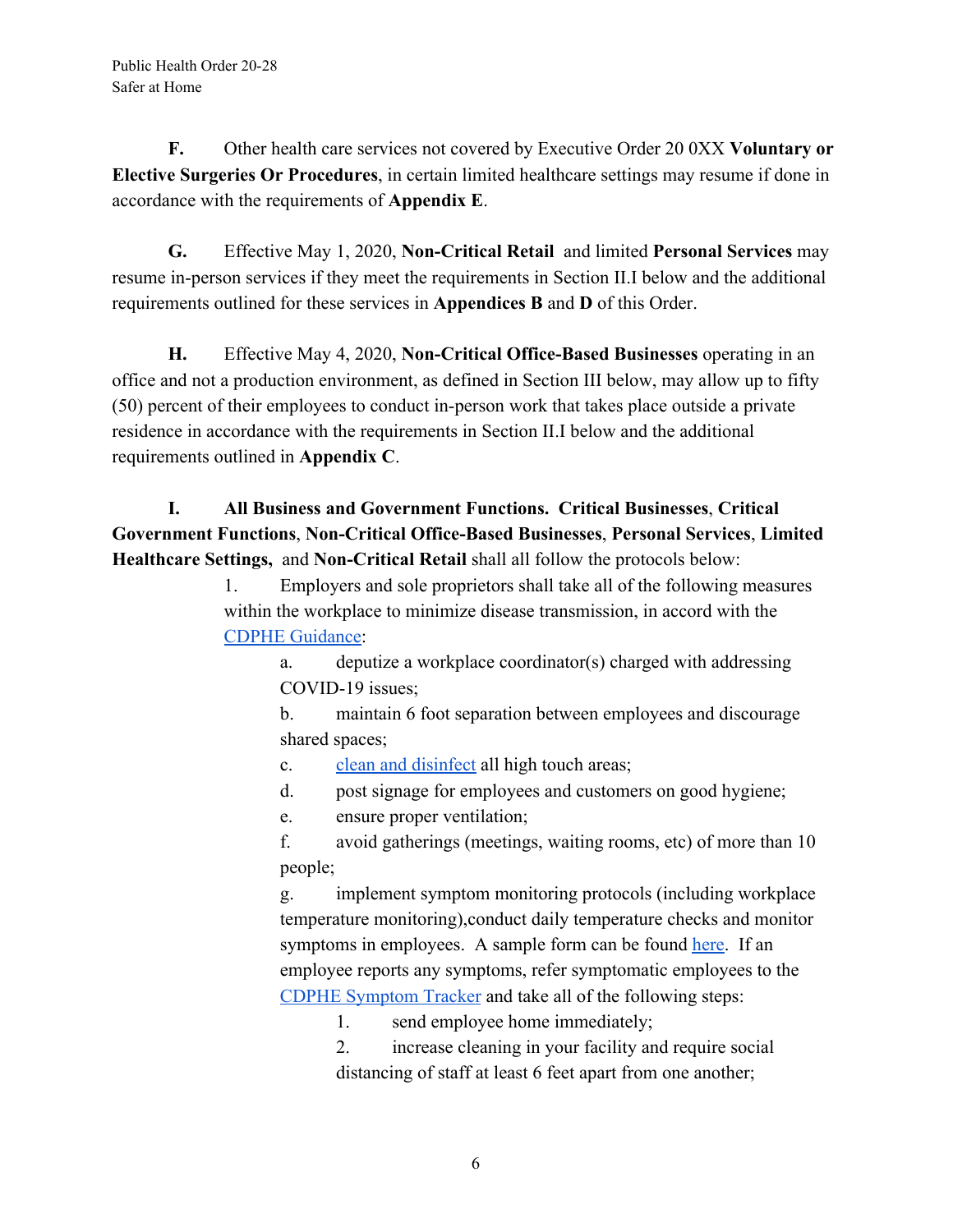3. exclude employee until they are fever-free, without medication, for 72 hours and 7 days have passed since their first symptom; and

4. if multiple employees have these symptoms, contact your local health department; and

h. eliminate or regularly [clean and disinfect](https://drive.google.com/file/d/1XQnjAL2nzdPnb7Dabz7-fX8Pw7XlyUe8/view) any items in common spaces, such as break rooms, that are shared between individuals, such as condiments, coffee makers, vending machines.

2. Employers shall take all of the following measures regarding employees to minimize disease transmission:

a. require employees to stay home when showing any symptoms or signs of sickness, and connect employees to company or state benefits providers;

b. provide work accommodations for **Vulnerable Individuals**, who remain subject to **Stay at Home** advisement, prioritizing telecommuting, as **Vulnerable Individuals** shall not be compelled to go to work during the pendency of this pandemic emergency;

c. provide to the greatest extent possible flexible or remote scheduling for employees who may have child or elder care obligations, or who live with a person who still needs to observe **Stay at Home** due to underlying condition, age, or other factor;

d. encourage and enable remote work whenever possible;

e. encourage breaks to wash hands or use hand sanitizer;

f. phase shift and breaks to reduce density; and

g. provide appropriate protective gear like [gloves, masks, and face](https://covid19.colorado.gov/mask-guidance) [coverings](https://covid19.colorado.gov/mask-guidance).

3. Employers and sole proprietors shall implement the following measures regarding customers to minimize disease transmission:

a. create whenever possible special hours for **Vulnerable Individuals** only;

b. encourage 6 foot distancing inside of the business for all patrons;

c. encourage customer use of protection like gloves and face coverings;

d. provide hand sanitizer at the entrances to the greatest extent possible; and

e. use contactless payment solutions, no touch trash cans, etc. whenever possible.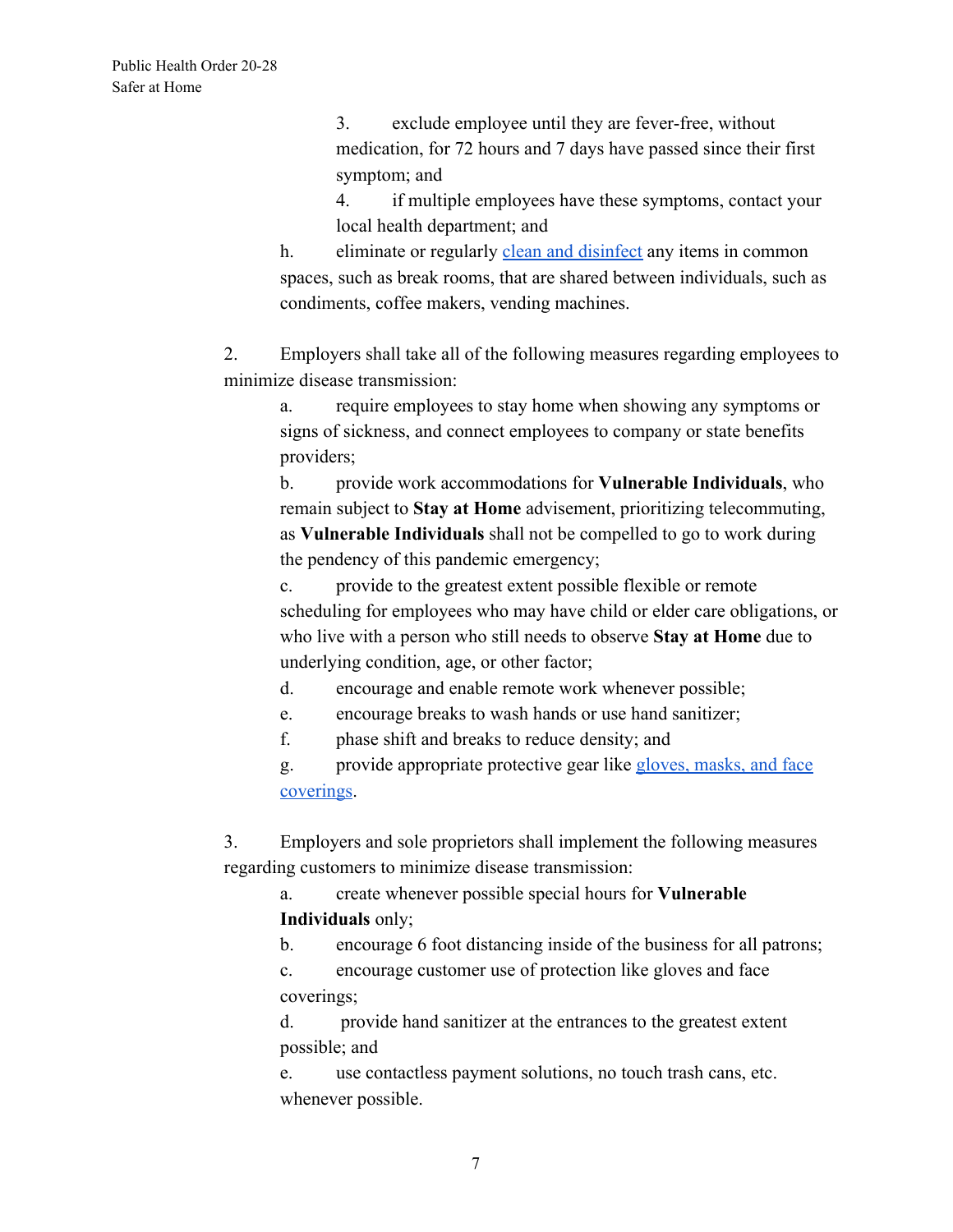4. Employers with over fifty (50) employees in any one location shall, in addition to the above requirements, implement the following protocols:

- a. implement stations for symptom screening and temperature checks, and follow the requirements in Section II.G.1.g above;
- b. close common areas to disallow gatherings of employees;
- c. implement mandatory cleaning and disinfection protocols; and
- d. require mandatory adherence to **Social Distancing Requirements**.

**J. Work Accommodations.** Employers must provide reasonable work accommodations for **Vulnerable Individuals** who are still under the **Stay at Home** advisement, such as telecommuting. Employers are encouraged to provide reasonable work accommodations for individuals who reside with or are caring for **Vulnerable Individuals**, or facing child care needs while schools remain closed.

**K. Specific Industry Requirements**. Additional requirements for specific industries are included in the following Appendices to this Order:

- 1. Appendix A: Critical and Non-Critical Retail Requirements
- 2. Appendix B: Field Services
- 3. Appendix C: Non-Critical Office-Based Businesses and Offices
- 4. Appendix D: Personal Services
- 5. Appendix E: Limited Healthcare Settings

#### **III. Definitions**

**A. Necessary Activities.** For purposes of this PHO, individuals are encouraged to only leave their Residence to perform any of the following **Necessary Activities**, provided they comply at all times and to the greatest extent possible with **Social Distancing Requirements** below. People at high risk of severe illness from COVID-19 are urged not to leave their residence except as necessary to receive medical care. People who are sick must not leave their residence except as necessary to receive medical care, and must not go to work, even for a **Critical Business**. **Necessary Activities** include:

- 1. Engaging in activities or perform tasks essential to their health and safety, or to the health and safety of their family or household members, including, but not limited to, pets and livestock, such as, by way of example only and without limitation, obtaining medical supplies, walking your dog, feeding barnyard animals, obtaining durable medical equipment, obtaining medication, visiting a healthcare professional, or obtaining supplies they need to work from home.
- 2. Obtaining necessary services or supplies for themselves and their family or household members, or to deliver those services or supplies to others, such as, by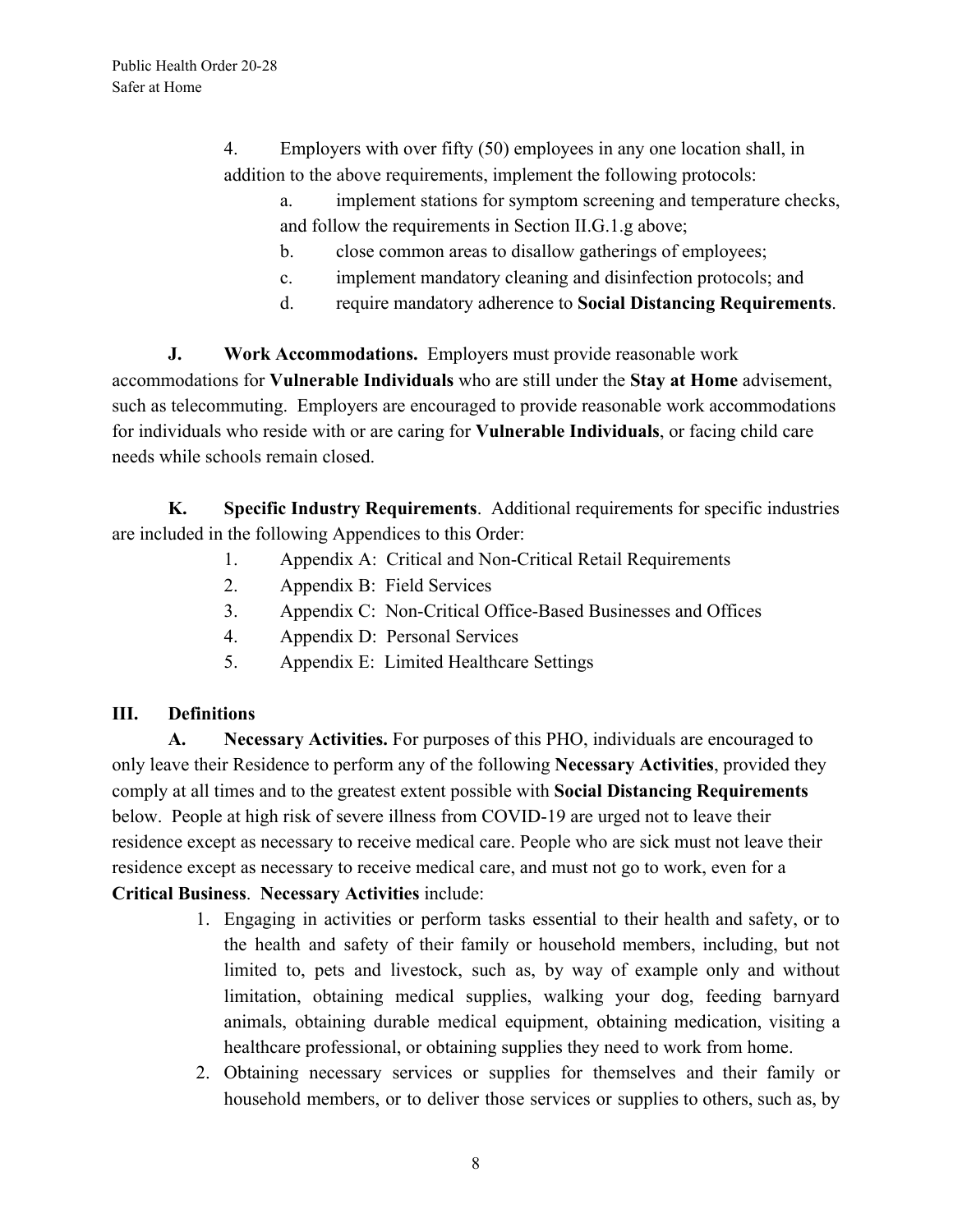way of example only and without limitation, food, pet supply, other household consumer products, and products or equipment necessary to maintain the safety, sanitation, and essential operation of a Residence.

- 3. Engaging in outdoor activity, such as, by way of example and without limitation, walking, hiking, nordic skiing, snowshoeing, biking or running. For purposes of outdoor activity, State parks will remain open to the public who live in the vicinity to engage in walking, hiking, biking, running, and similar outdoor activities, basketball and tennis courts may be open for use by individuals or members of the same household only, but all playgrounds, picnic areas, other similar areas conducive to public gathering, and attended areas shall be closed. For other parks, check with the local jurisdiction and follow any requirements for that jurisdiction. Additionally, the permitted outdoor activities in this PHO do not include activities that would violate the **Social Distancing Requirement**s defined in Section III, below.
- 4. Performing work providing for businesses, government entities, and industries authorized Section II of this Order, or to otherwise carry out activities permitted in this Order.
- 5. Caring for a family member, a vulnerable person, or pet in another household, or to care for livestock kept at a location other than an individual's home.

**B. Necessary Travel**. For purposes of this Order, travel is Necessary for any of the following purposes: (1) providing or accessing **Necessary Activities**, **Minimum Basic Operations**, **Critical Government Functions**, and **Critical Businesses,** and other businesses or industries authorized in Section II of this Order; (2) receiving materials for distance learning, for receiving meals, and any other related services from educational institutions; (3) returning to a place of residence from outside the jurisdiction; (4) travel required by law enforcement or court order; (5) travel to transport children between separate households pursuant to a parenting plan or other agreement governing parental responsibilities; (6) non-residents returning to their place of residence**;** (7) moving to a new residence**,** including individuals whose Residence is unsafe due to domestic violence concerns.

**C. Critical Business.** Any business, including any for profit or non-profit, regardless of its corporate structure, engaged primarily in any of the commercial, manufacturing, or service activities listed in **Appendix F**, must continue to comply with the guidance and directives for maintaining a clean and safe work environment issued by the Colorado Department of Public Health and Environment (CDPHE) and any applicable local health department. **Critical Businesses** must comply with **Social Distancing Requirements** and all PHOs currently in effect to the greatest extent possible and will be held accountable for doing so. A list of Critical Businesses is contained in **Appendix F** to this Order.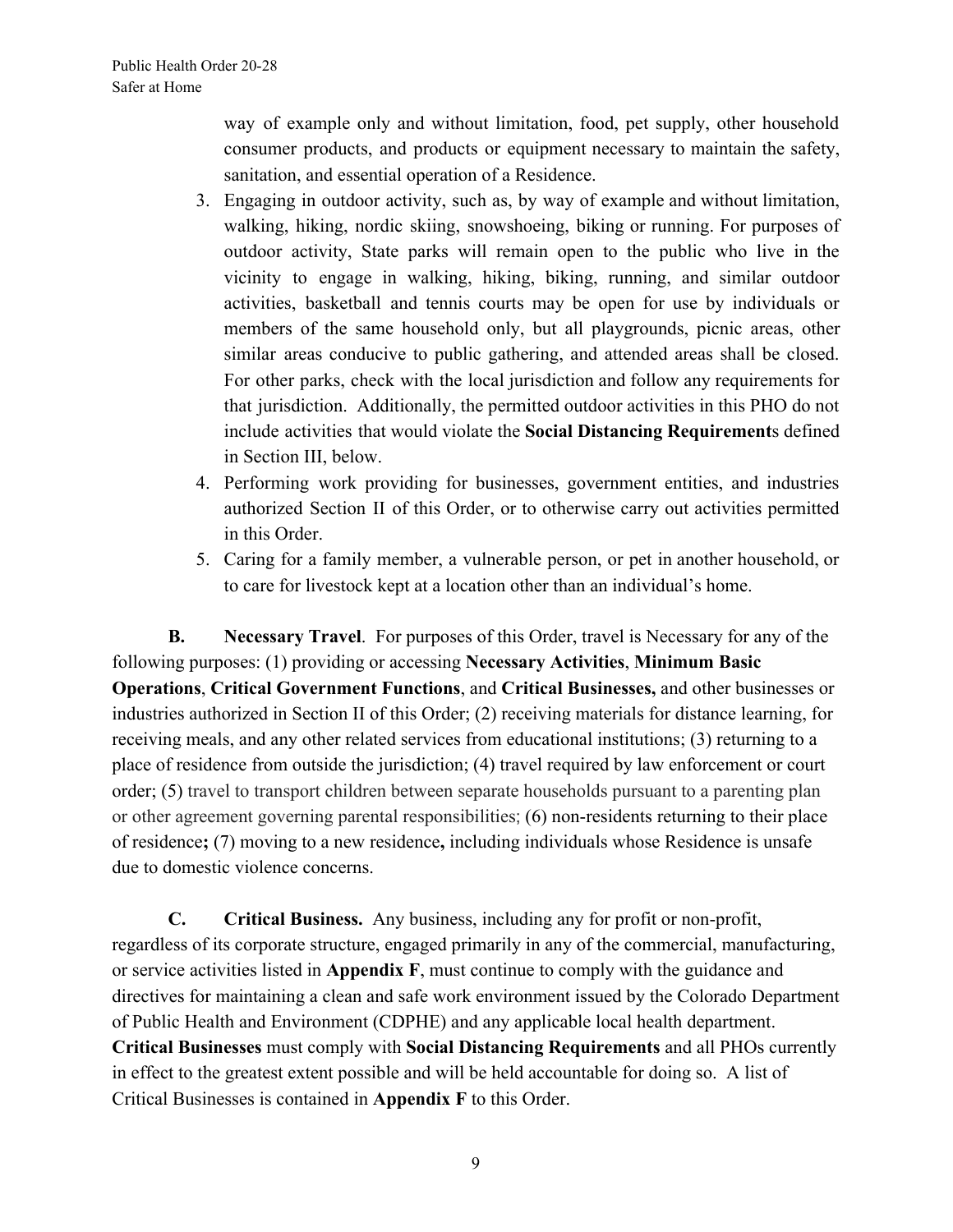**D. Critical Government Functions**. The provision, operation and support of the following state and local government functions shall continue:

1. Public safety (police stations, fire and rescue stations, correctional institutions, emergency vehicle and equipment storage, and, emergency operation centers)

2. Emergency response

3. Judicial branch operations, including attorneys if necessary for ongoing trials and required court appearances, unless appearances can be done remotely

4. Legislative and executive branch functions

5. Emergency medical (hospitals, ambulance service centers, urgent care centers having emergency treatment functions, and non-ambulatory surgical structures but excluding clinics, doctors offices, and non-urgent care medical structures that do not provide these functions)

6. Designated emergency shelters

7. Communications (main hubs for telephone, broadcasting equipment for cable systems, satellite dish systems, cellular systems, television, radio, and other emergency warning systems, but excluding towers, poles, lines, cables, and conduits)

8. Public utility plant facilities for generation and distribution (drinking water and wastewater infrastructure, hubs, treatment plants, substations and pumping stations for power and gas, but not including towers, poles, power lines, and oil and gas buried pipelines)

9. Transportation. All public and private airports, airlines, taxis, transportation network companies (such as Uber and Lyft), vehicle rental services, paratransit, and other private, public, and commercial transportation and logistics providers necessary for **Necessary Activities**

10. Transportation infrastructure (aviation control towers, air traffic control centers, and emergency equipment aircraft hangars), critical road construction and maintenance

11. Hazardous material safety

12. Services to at-risk populations and **Vulnerable Individuals**

13. Activities related to federal, state, and local elections, including any required acts of a political party, provided **Social Distancing Requirements** are observed to the greatest extent possible

14. Any government service, state or local, required for the public health and safety, government functionality, or vital to restoring normal services

**E. Field Services** means a service that is being provided out in the field as opposed to a company property, including third party private properties, such as a third party household.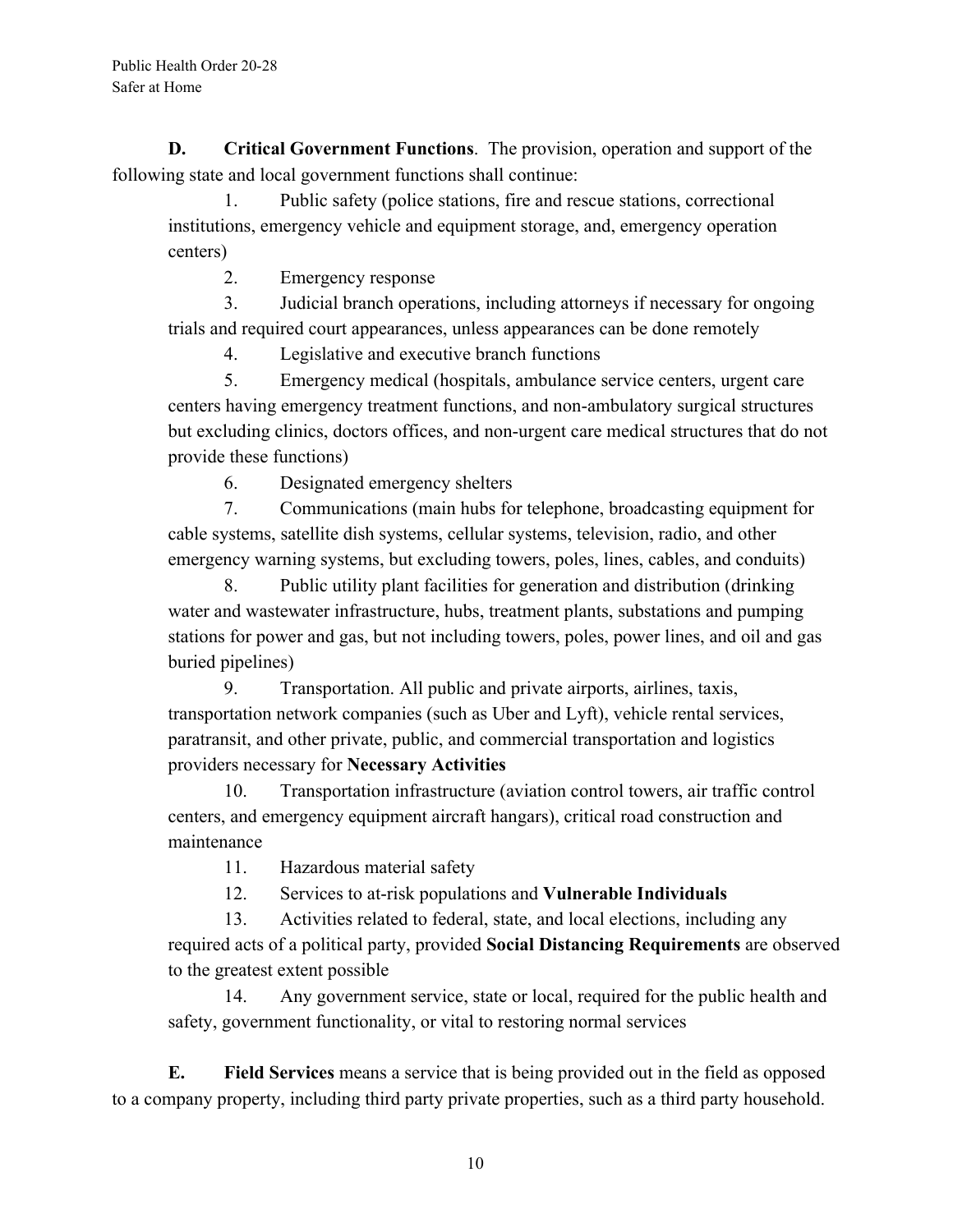**F. Gym** means a building or room used for indoor sports or exercise, such as fitness, dance, exercise or group classes, exercise studios and centers, recreation centers, bowling alleys, pools, and other indoor athletic facilities.

**G. Horse track** means a licensed race track, which is any premises licensed pursuant to this Article 32 of Title 44 of the Colorado Revised Statutes for the conduct of racing. Sections 44-32-102(2)(a), (2)(b), (3), (8) & (24), C.R.S.

**H. Minimum Basic Operations**. The minimum necessary activities to (1) maintain the value of the business's inventory, ensure security, process payroll and employee benefits, or for related functions; or (2) facilitate employees of the business being able to continue to work remotely from their residences are allowable pursuant to this Order; continue filling online product orders and to process customer orders remotely. Any business supporting **Minimum Basic Operations** must comply at all times with **Social Distancing Requirements**.

**I. Non-Critical Office-Based Business** means any commercial business that is conducted in an office and not a production environment and is not included in the list of **Critical Businesses** in **Appendix F**.

**J. Non-Critical Retail** means any retail service that is not included in the list of critical retail services in **Appendix F**. Examples of **Non-Critical Retail** include retailers of clothing, home goods, cell phone stores, mattresses, appliances, thrift shops, apothecaries, vape and tobacco shops, craft, hobby and fabric stores, fishing tackle retailers, sporting goods, boutiques, etc.

**K. Limited Healthcare Settings** means those locations where certain healthcare services are provided, including acupuncture (not related to personal services), athletic training (not related to personal services), audiology services, services by hearing aid providers, chiropractic care, massage therapy (not related to personal services), naturopathic care, occupational therapy services, optometry services, podiatry services, physical therapy, and speech language pathology services. These individual services may only be performed with 10 or fewer people in a single location at a maximum of 50% occupancy for the location, whichever is less, including both employees and patients, e.g. 5 chiropractors providing services to 5 customers, with **Social Distancing Requirements** in place of 6 feet distancing between customers receiving services. Employees must wear medical grade masks at all times, and patients must wear at least a [cloth face covering](https://covid19.colorado.gov/mask-guidance) at all times.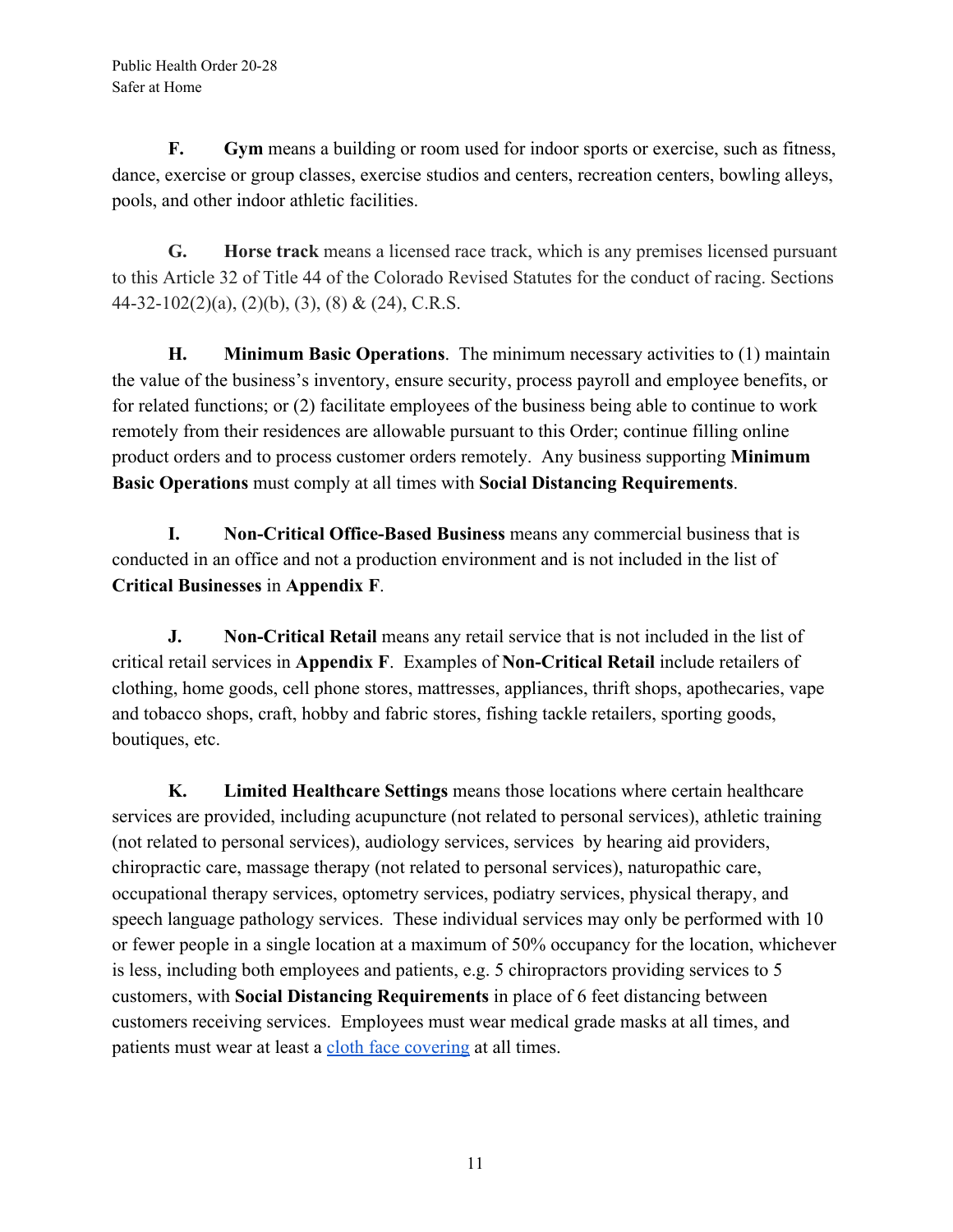Public Health Order 20-28 Safer at Home

**L. Personal Services** means services and products that are not necessary to maintain an individual's health or safety, or the sanitation or essential operation of a business or residence. **Personal Services** include, but are not limited to, pastoral services except as specified in **Appendix F**, personal training, dog grooming, or body art and also applies to noncritical professionals regulated by the Division of Professions and Occupations, within the Department of Regulatory Agencies (DORA) including but not limited to services provided by personal beauty professionals such as hairstylists, barbers, cosmetologists, estheticians, nail technicians, as well as massage therapists, whose work requires these professionals to be less than six feet from the person for whom the services are being provided. Massage therapy services ordered by a healthcare professional should consult **Executive Order D 2020 027.** These individual services may only be performed with 10 or fewer people in a single location at a maximum of 50% occupancy for the location, whichever is less, including both employees and customers, e.g. 5 hairstylists providing services to 5 customers, with **Social Distancing Requirements** of at least 6 feet distancing between different customers receiving services. Both employees and customers must wear at least a cloth face covering or a medical grade mask at all times. Only services that can be performed without the customer removing their mask are permitted.

**M. "Safer at Home"** means individuals stay in your place of residence as much as possible, and avoid unnecessary social interactions.

**N. Social Distancing Requirements**. To reduce the risk of disease transmission, individuals shall maintain at least a six-foot distance from other individuals, wash hands with soap and water for at least twenty seconds as frequently as possible or using hand sanitizer, cover coughs or sneezes (into the sleeve or elbow, not hands), regularly clean high-touch surfaces, and not shake hands.

**O. Simulcast facility** means a licensed in-state simulcast facility pursuant to this Article 32 of Title 44 of the Colorado Revised Statutes, also commonly referred to as an "off-track betting facility" or "OTB". Sections  $44-32-102(11) \& (21)$ , C.R.S.

**P. Stay at Home** means to stay in your place of residence, which includes hotels, motels, and shared rental facilities, and not leave unless necessary to provide, support, perform, or operate **Necessary Activities, Minimum Basic Operations, Critical Government Functions, and Critical Businesses**.

- **Q.** "**Vulnerable Individual**" means:
	- 1. Individuals who are 65 years and older;
	- 2. Individuals with chronic lung disease or moderate to severe asthma;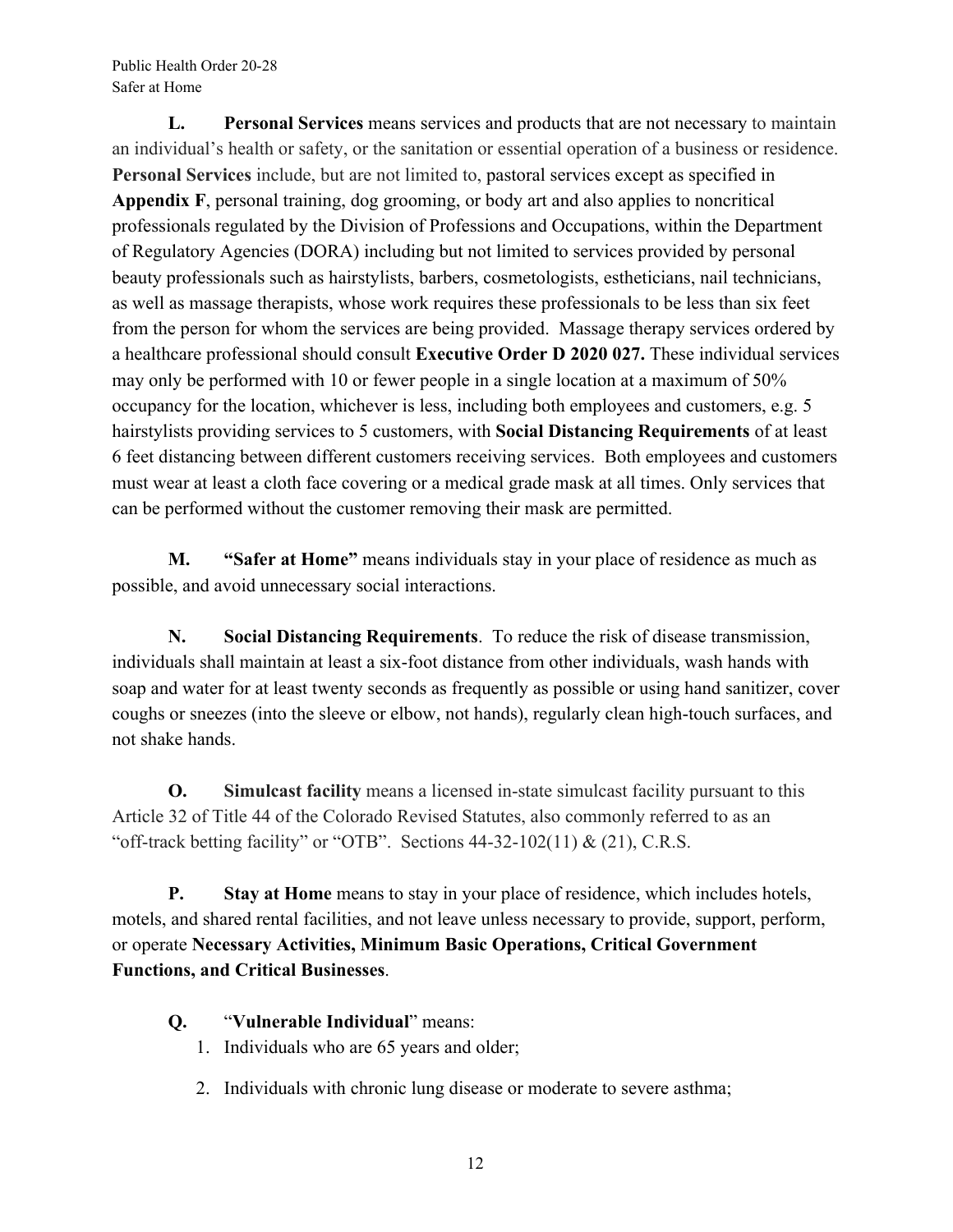- 3. Individuals who have serious heart conditions;
- 4. Individuals who are immunocompromised;
- 5. Pregnant women; and
- 6. Individuals determined to be high risk by a licensed healthcare provider.

**IV. Postsecondary Institutions.** Programs and courses at postsecondary institutions that cannot be conducted remotely, generally due to equipment requirements, may be conducted through limited in-person instruction. Institutions that wish to resume providing in-person instruction must inform the Colorado Department of Higher Education and ensure that **Social Distancing Requirements** are strictly followed. Additionally, students are allowed to opt out of the in-person instruction; such students will be treated no differently than students in all other courses that have ceased in-person instruction due to the COVID-19 situation.

**V. Variance Requests.** Any Colorado county may request a variance from the Colorado Department of Public Health and Environment authorizing implementation of an alternative COVID-19 suppression plan that differs from part or all the requirements of **Executive Order D 2020 044** or this Order. The variance request must include an alternative COVID-19 suppression plan endorsed by the local public health agency and adopted by the county commissioners or other county-level governing body, in addition to verification from local hospitals that they have the capacity to serve all people needing their care. Further guidance on variance requests is contained in **Appendix G**.

### **VI. Enforcement**

This Order will be enforced by all appropriate legal means. Local authorities are encouraged to determine the best course of action to encourage maximum compliance. Failure to comply with this order could result in penalties, including jail time, and fines, and may also be subject to discipline on a professional license based upon the applicable practice act.

## **VII. Severability**

If any provision of this Order or the application thereof to any person or circumstance is held to be invalid, the reminder of the Order, including the application of such part or provision to other persons or circumstances, shall not be affected and shall continue in full force and effect. To this end, the provisions of this Order are severable.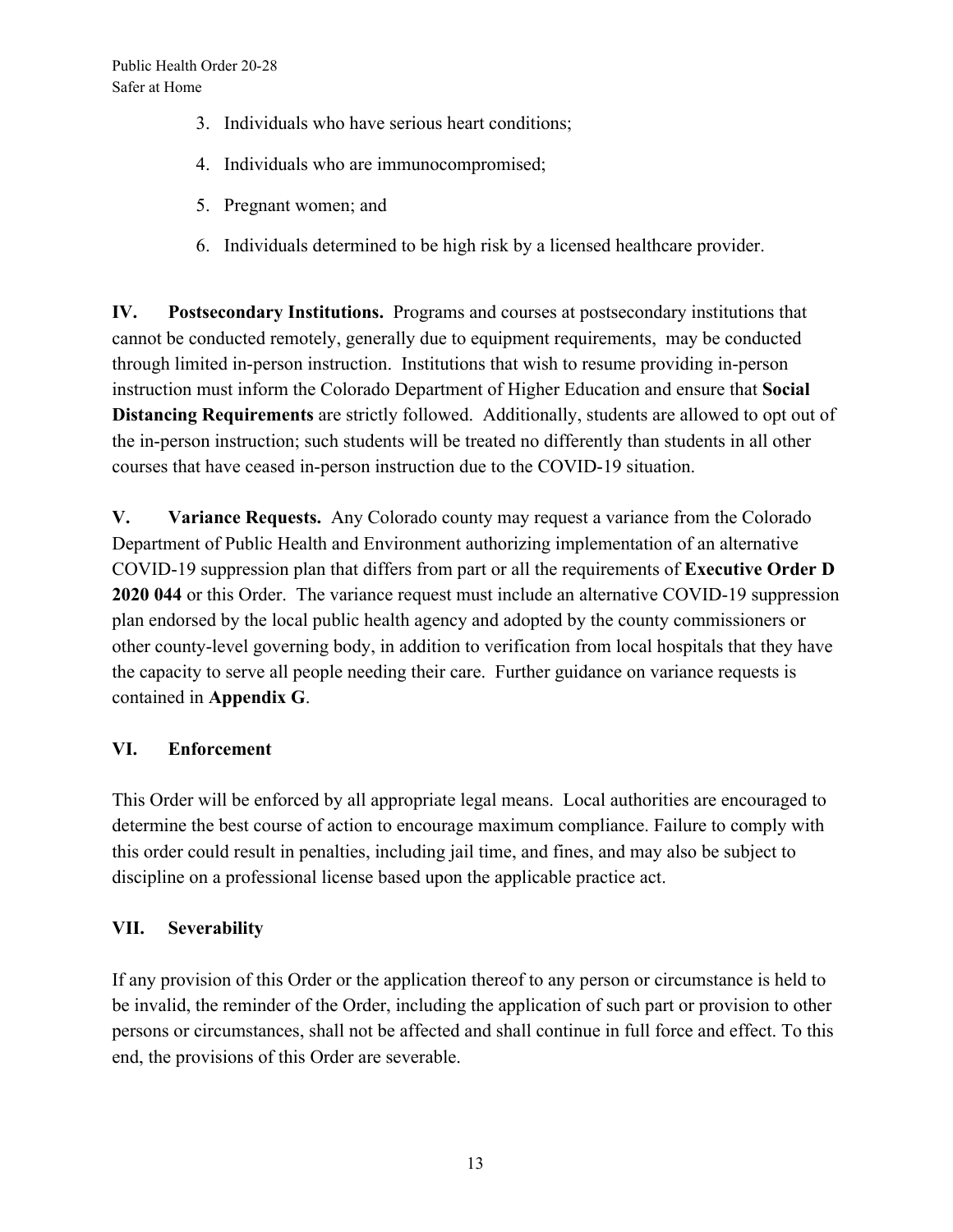Public Health Order 20-28 Safer at Home

#### **VIII. Duration**

This Order shall become effective at 6:00 a.m. on Monday April 27, 2020 and will continue to be in effect until 11:59 p.m. on May 26, 2020, unless extended, rescinded, superseded, or amended in writing.

 $\frac{1}{2}$   $\frac{1}{2}$   $\frac{1}{2}$   $\frac{1}{2}$   $\frac{1}{2}$   $\frac{1}{2}$   $\frac{1}{2}$  April 26, 2020

Jill Hunsaker Ryan, MPH Date Executive Director

**Appendix A. Critical and Non-Critical Retail Requirements**

**Appendix B. Field Services**

**Appendix C: Non-Critical Office-Based Businesses**

**Appendix D: Personal Services**

**Appendix E: Limited Healthcare Settings**

**Appendix F: Critical Businesses List**

**Appendix G: County Variance Requests**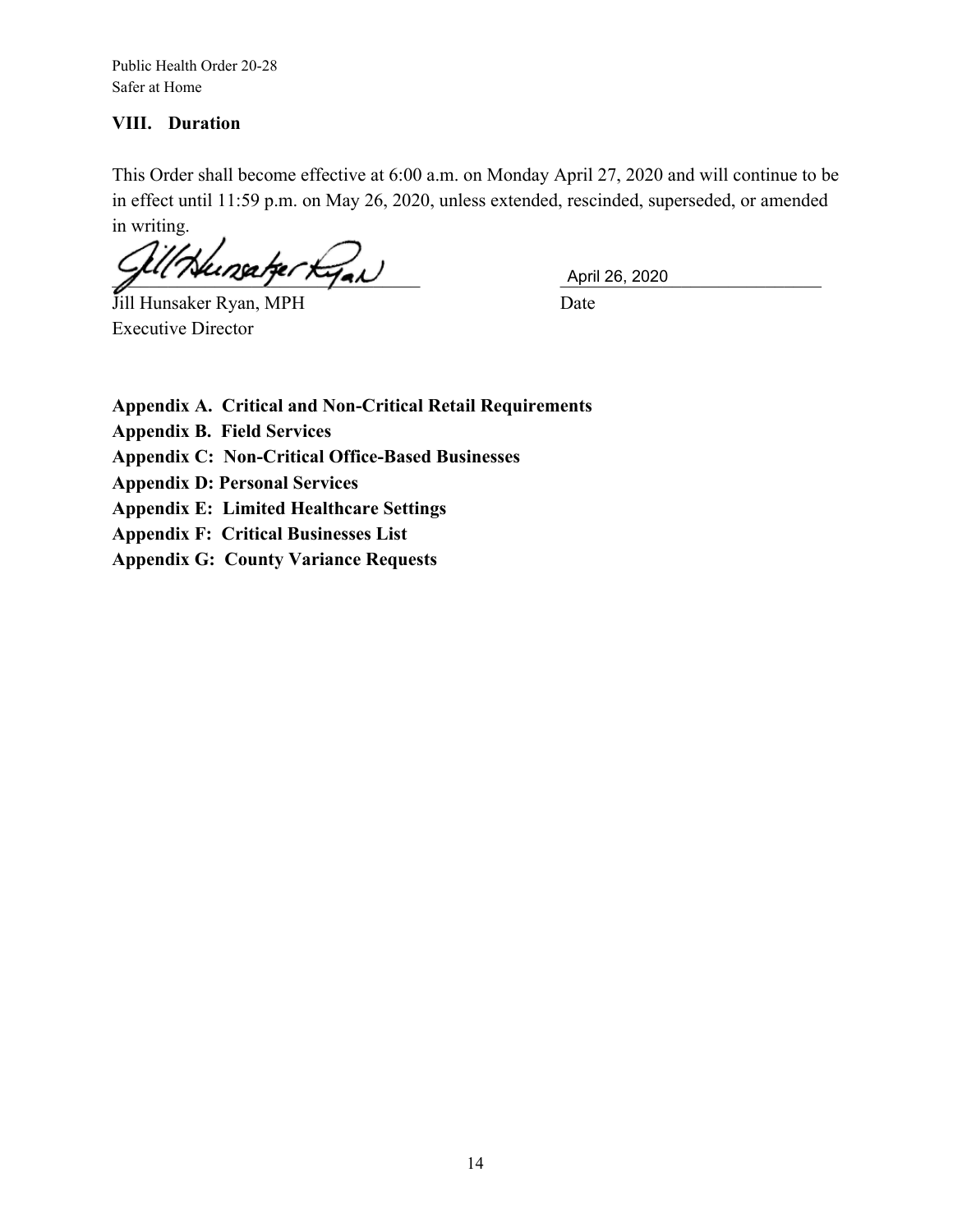# **APPENDIX A. CRITICAL AND NON-CRITICAL RETAIL REQUIREMENTS**

**I.** Effective April 27, 2020, in addition to meeting the requirements of this Order, and specifically Section II.I, **Non-Critical Retail** may may operate and offer goods through delivery service, window service, walk-up service, drive-through service, drive-up service, curbside delivery, or any other manner allowing for strict compliance with mandatory **Social Distancing Requirements**, except as prohibited or limited by this Order. Restricting interactions to curbside pick-up or delivery minimizes touch. **Non-Critical Retailers** are encouraged to continue curbside pick-up or delivery for longer term service wherever possible. **Critical** and **Non-Critical Retailers** must implement the requirements in Section II.I, in addition to the specific requirements in this Appendix.

**A. Critical** and **Non-Critical Retail** must implement the following measures within the workplace to minimize disease transmission:

1. Elevate and increase frequency of [cleaning practices,](https://drive.google.com/file/d/1XQnjAL2nzdPnb7Dabz7-fX8Pw7XlyUe8/view) including cleaning and disinfection of high touch areas.

2. Restrict return policy to only items that can be properly sanitized prior to re-selling.

3. Conduct daily temperature checks and monitor symptoms in employees, logging all results. A sample screening tool can be found [here.](https://drive.google.com/open?id=1uKwFlhc7wWa3OvnPw0zXWv49na_KGHdC) Refer symptomatic employees to the [CDPHE Symptom Tracker.](https://covid19.colorado.gov/covid19-symptoms)

4. Post signage for employees and customers on good hygiene and other sanitation practices.

**B. Critical** and **Non-Critical Retail** must implement the following measures regarding employees to minimize disease transmission:

1. Provide guidance and encouragement on maintaining 6 foot distancing between both employees and employees and customers.

2. Provide appropriate face coverings and gloves to all employees whenever possible, and also allow employees who can to provide their own appropriate face coverings and gloves for work activities. Employees without face coverings shall not perform tasks that require engagement with the public or with other coworkers.

3. Encourage frequent breaks to allow employees to wash or sanitize their hands.

4. Require employees to stay home when showing any symptoms or signs of sickness.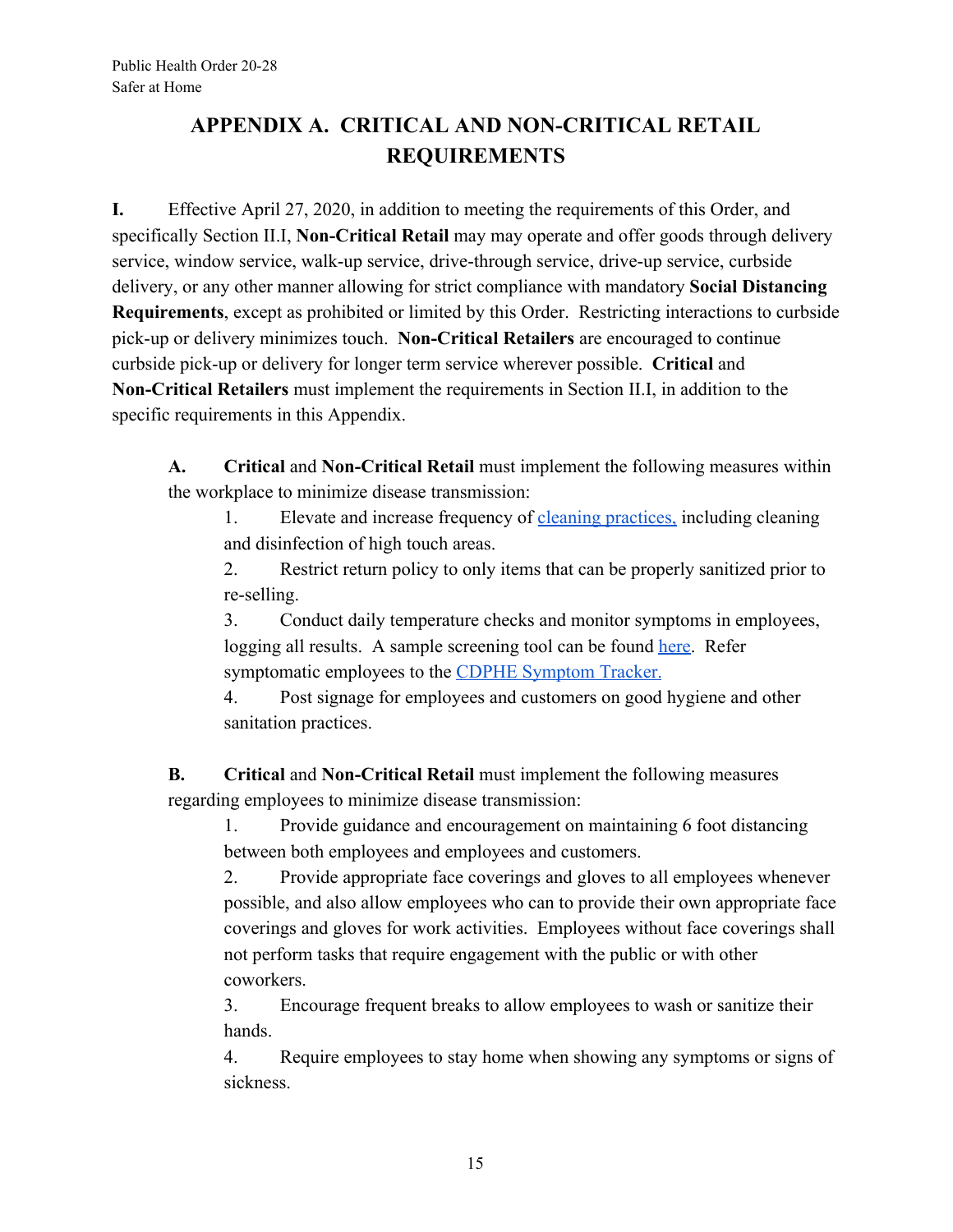5. Provide personal protective equipment (PPE) for employees who are managing deliveries, returns, etc.

**C.** Employers must implement the following measures regarding customers to minimize disease transmission:

1. Require 6 foot distancing measures wherever possible, such as marked space in pick up lines.

**II.** Effective May 1, 2020, **Non-Critical Retail** may open at fifty percent (50%) capacity for in-person services if the business can demonstrate compliance with all of the following requirements:

**A. Critical** and **Non-Critical Retail** must continue implementing the measures within the workplace listed in Section I.A of this **Appendix A**, and in addition:

- 1. maintain 6 foot distancing between patrons and employees;
- 2. effectively symptom monitor employees as listed in Section II.I;

3. provide face coverings, and gloves as necessary and appropriate, to employees;

4. ensure ability to adequately clean and disinfect both back-room and retail spaces; and

5. provide dedicated, in-store hours for vulnerable or at-risk individuals.

**B. Critical** and **Non-Critical Retail** must implement the measures regarding employees listed in Section I.B of this **Appendix A**.

**C. Critical** and **Non-Critical Retail** must implement the measures to minimize disease transmission for customers listed in Section I.C of this **Appendix A** in addition to the following measures:

1. limit the number of customers on the premises as needed to make 6 foot distancing between customers attainable;

2. provide decals and demarcation for waiting area in lines that meet social distancing criteria;

3. create signage encouraging vulnerable and at-risk individuals to refrain from shopping outside of dedicated hours set aside for those who are more vulnerable or at-risk;

4. create signage to encourage the use of masks and gloves by customers while on the premises; and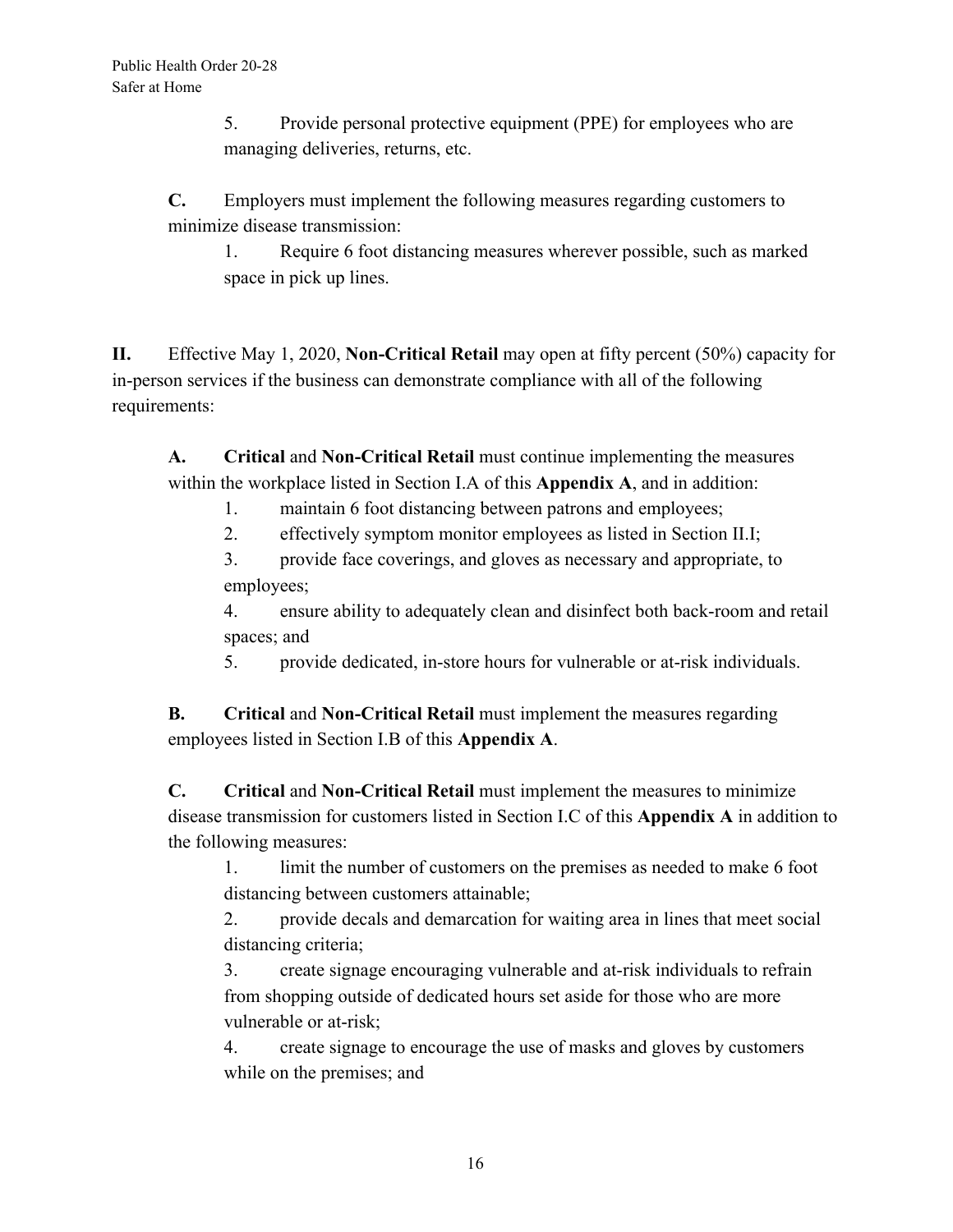5. provide hand sanitizer and wipes at entrances and other high-traffic locations to the greatest extent possible.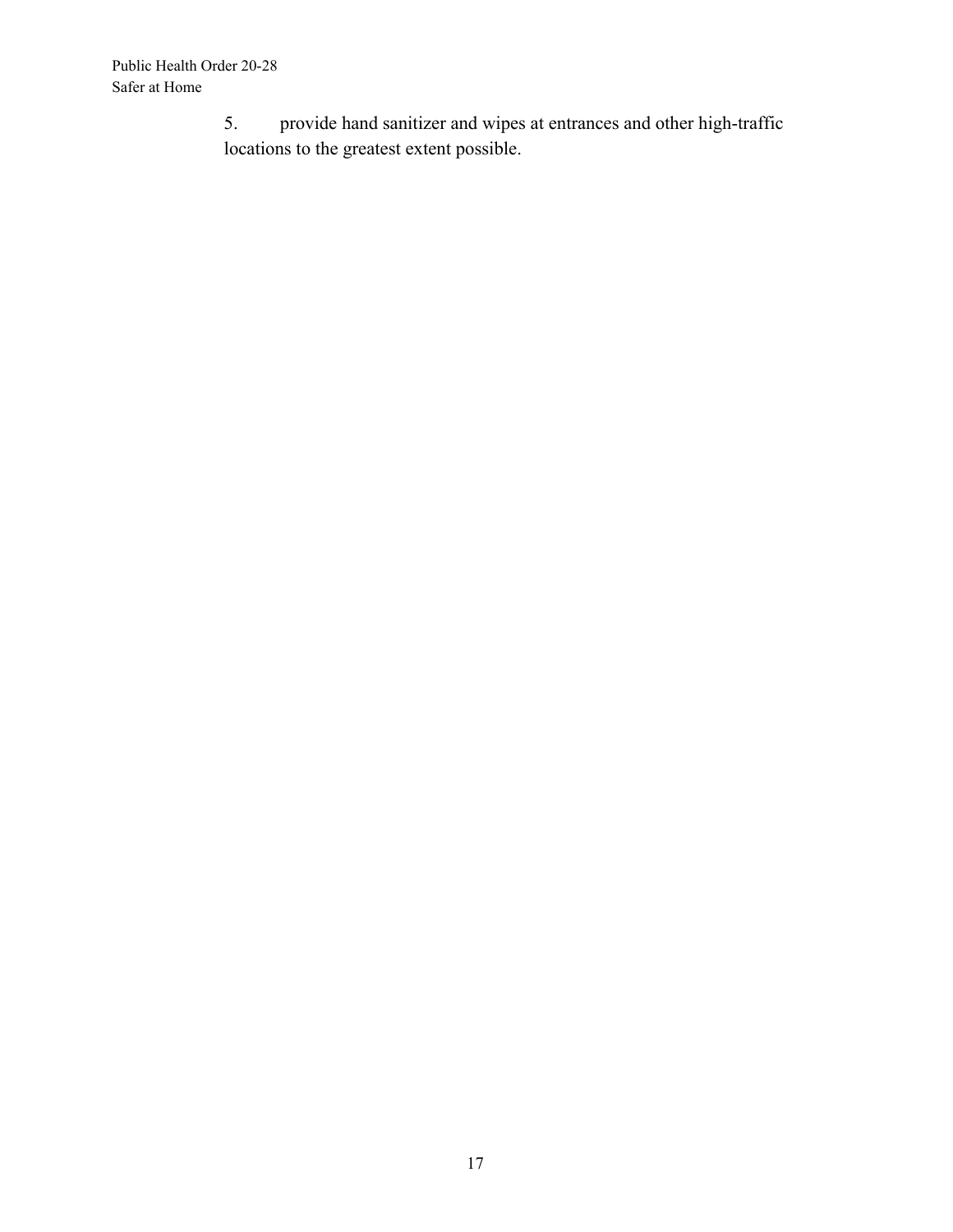#### **APPENDIX B: FIELD SERVICES**

**I.** Effective April 27, 2020, **Field Services** may resume if the business can demonstrate compliance with the requirements in Section II.I of this Order, in addition to the following requirements specific to **Field Services**:

**A.** Employers must implement the following measures regarding employees to minimize disease transmission:

1. adhere to all general rules or guidance on social gathering limitations when working out of the office;

2. implement procedures for field-based employees to monitor for symptoms and report-in to management daily on health status.

3. comply with the **Social Distancing Requirements** and maintain a 6 foot distance between employees and from their customers;

4. provide gloves and masks for any customer interactions or work being done in third-party home or office spaces;

5. When scheduling or conducting field services, either the employer or an employee must inquire whether third-party homes have individuals symptomatic for COVID-19 or have been in contact with known positive cases, and exercise caution when inside the home and interacting with anyone in the home if they do;

6. maintain a detailed log of customer interactions to enable contact tracing if it becomes necessary. The log should include name, date, and location of contact, as well as the contact's phone number and/or email address;

7. require that all tools or equipment be sanitized after each customer visit;.

8. prioritize work accommodations for **Vulnerable Individuals**, prioritizing telecommuting;

9. provide guidance and encouragement on personal sanitation, including frequently washing hands. This guidance should include all of the following:

a. frequently and thoroughly wash your hands with soap and water for at least 20 seconds. If soap and water are not available, use hand sanitizer with at least 60% alcohol;

b. cover coughs and sneezes with a tissue, then throw the tissue in the trash, or use your inner elbow or sleeve;

**c.** avoid touching your eyes, nose, and mouth with unwashed hands;

d. stay home if you're sick, and keep your children home if they are sick; and

e. clean high touch surfaces in your home, and personal items such as cell phones, using regular household products.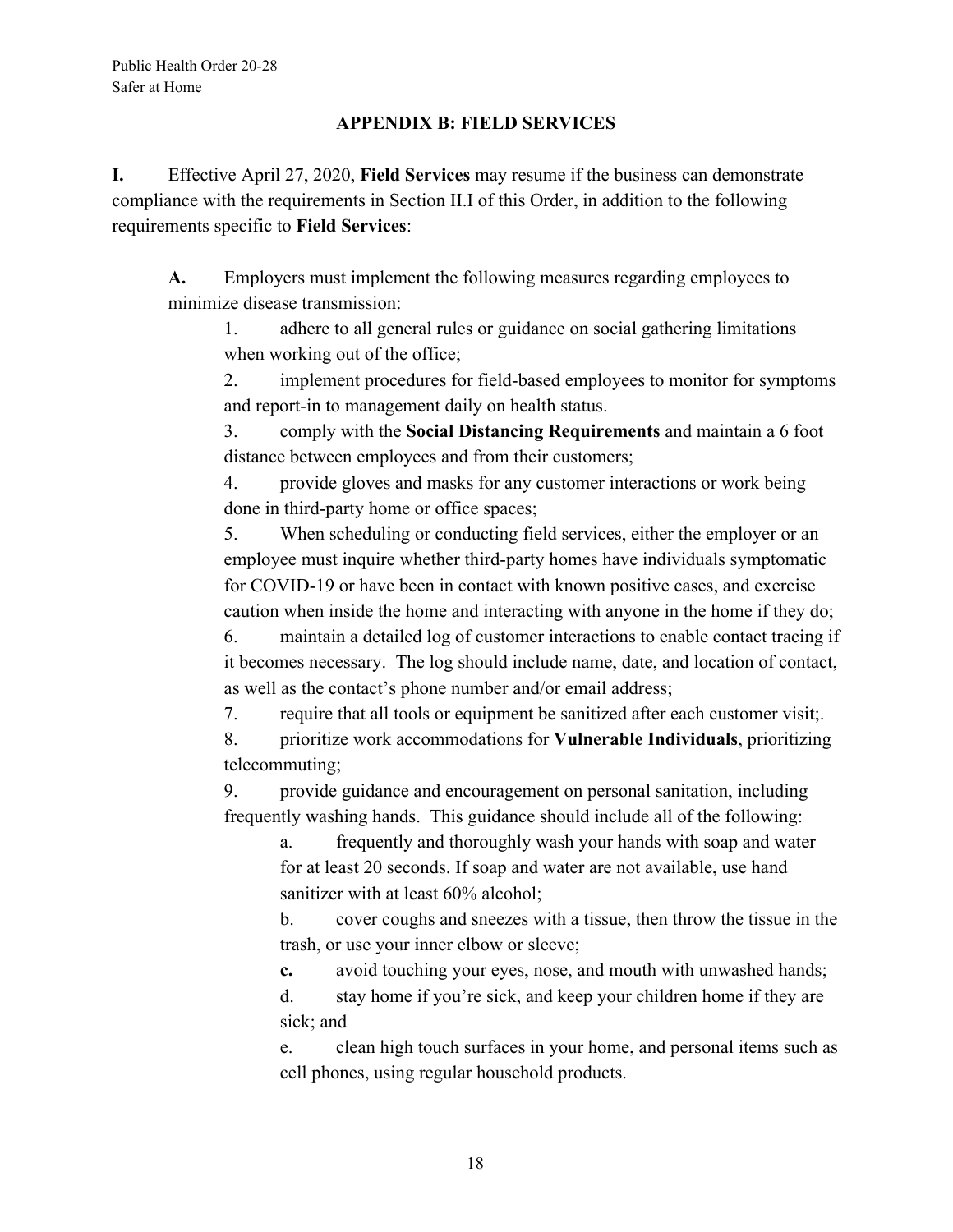**B.** Employers must implement the following measures regarding customers to minimize disease transmission:

1. provide estimates, invoices, receipts, and other documentation electronically to negate the need for paper;

2. provide contactless payment options in the field whenever possible;

3. encourage customers to maintain 6 foot distancing from field service employees; and

4. encourage customers to use facial coverings when field services are being conducted.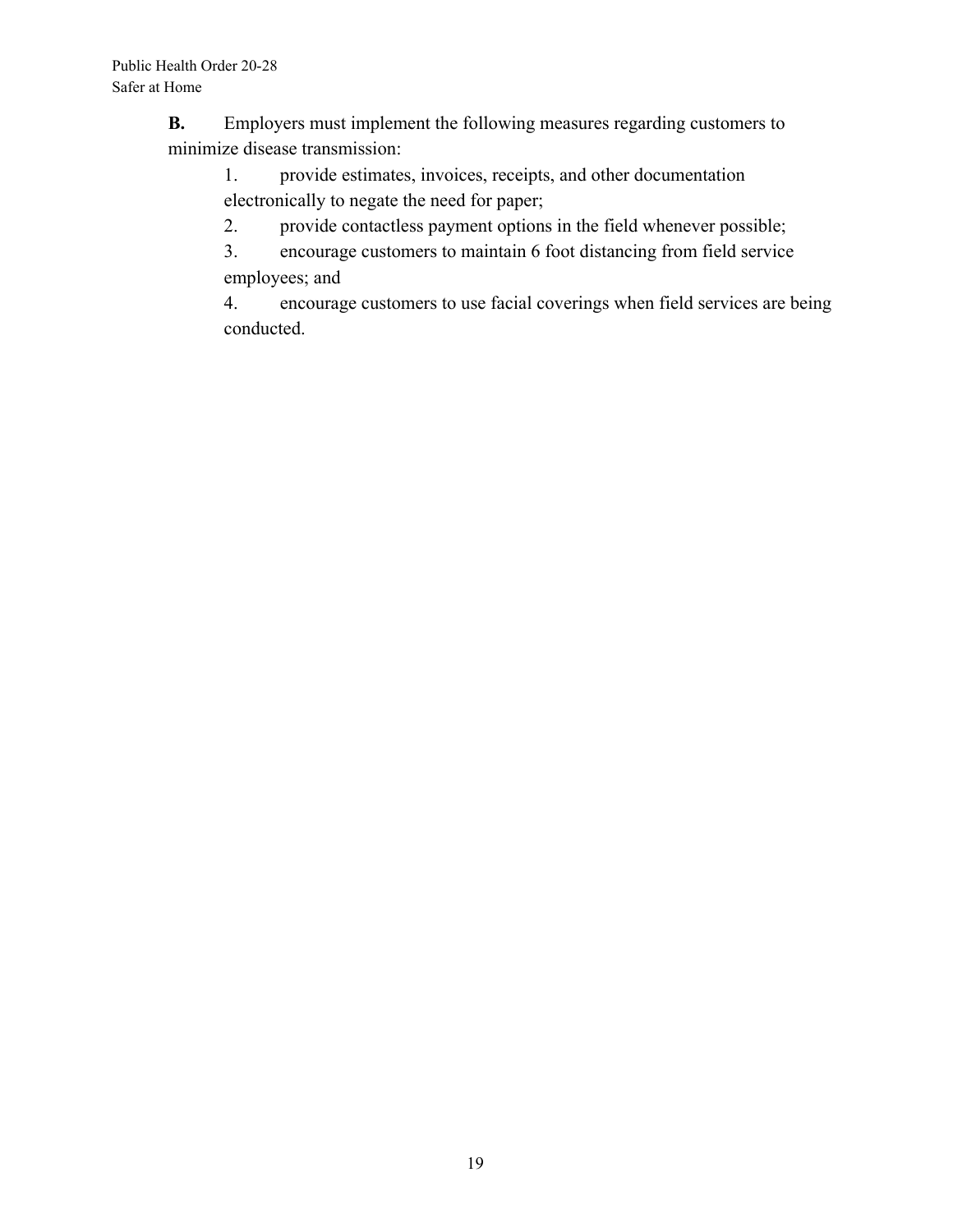#### **APPENDIX C: NON-CRITICAL OFFICE-BASED BUSINESSES**

**I.** Effective May 4, 2020, **Non-Critical Office-based Businesses** may resume at fifty percent (50%) of their in-office occupancy if the business can demonstrate compliance with the requirements of this Order, including Section II.I, and all of the following:

**A.** Employers must implement the following measures within the workplace to minimize disease transmission:

1. ensure a minimum of 6 feet of space between all desks and workspaces;

2. modify the flow of people traffic to minimize contacts, such as identifying doors for entry or exit only;

3. conduct standard office cleaning with increased frequency and supplement with sanitization of high touch areas, in accord with [CDPHE guidelines;](https://drive.google.com/file/d/1XQnjAL2nzdPnb7Dabz7-fX8Pw7XlyUe8/view)

4. provide employees with cleaning and disinfecting products and guidance on daily workspace cleaning routines; and

5. post signage for employees and customers on good hygiene and new office practices.

**B.** Employers must implement the following measures regarding employees to minimize disease transmission:

1. maintain in-office occupancy at no more than 50% of total by maximizing use of telecommuting and developing in-office rotation schedules;

2. minimize the number of in-person meetings and maintain 6 foot distancing in those meetings;

3. provide guidance and encouragement on maintaining 6 foot distancing and taking breaks to wash hands;

4. require gloves and masks for any customer interactions; and

5. allow telecommuting to the greatest extent possible.

**C.** Employers must implement the following measures regarding customers to minimize disease transmission:

1. require 6 foot distancing measures wherever possible, such as marked space in check-out lines;

2. encourage customers to use facial coverings when on the business premises;

3. provide hand sanitizer at entrances and other high-traffic locations; and

4. implement hours where service is only provided to **Vulnerable Individuals** if possible.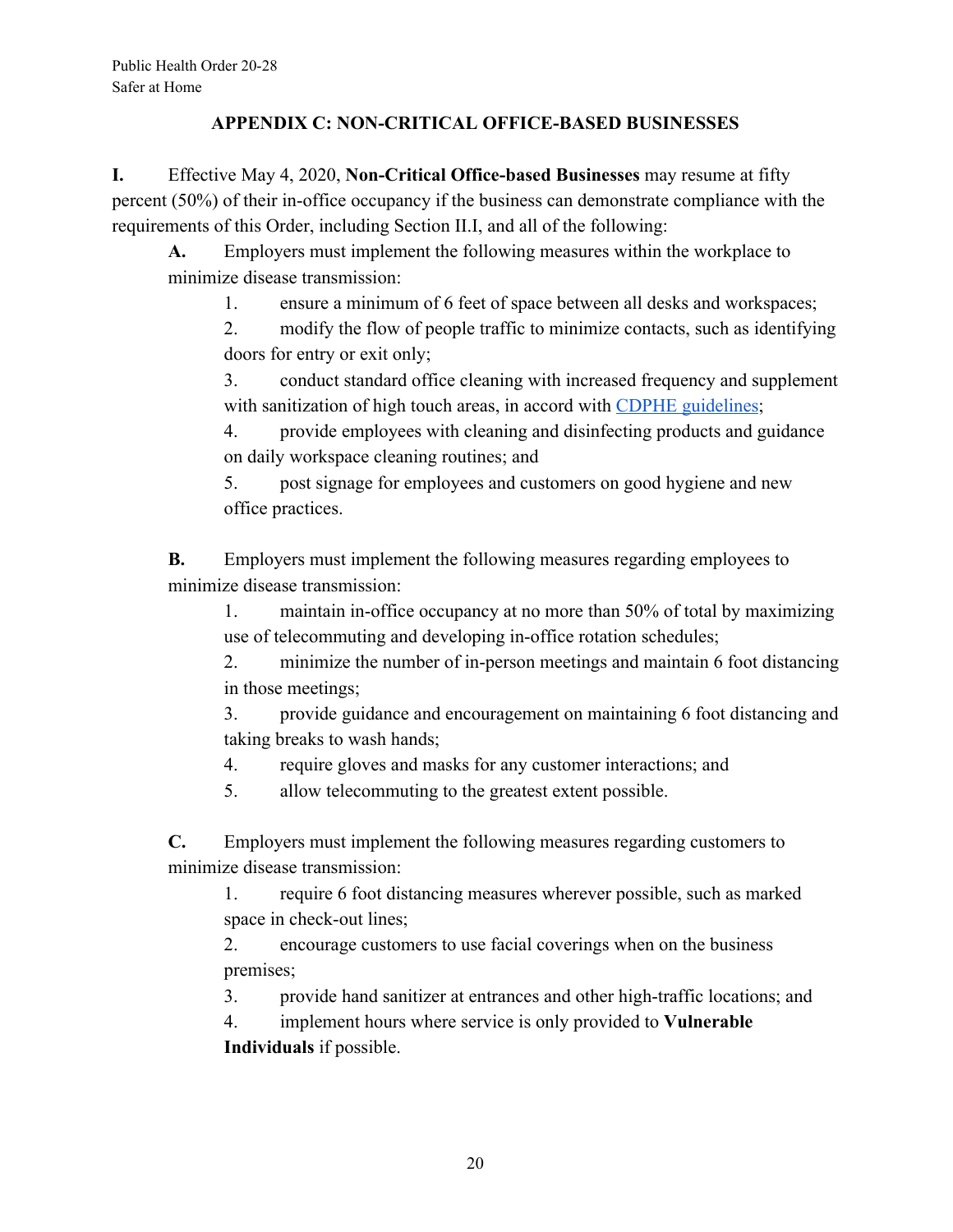## **APPENDIX D: PERSONAL SERVICES**

**I.** Effective May 1, 2020, **Personal Services** may resume if the business can demonstrate compliance with the requirements of this Order, including Section II.I, and all of the following:

**A.** Employers and sole proprietors must implement the following measures within the workplace to minimize disease transmission:

> 1. Employ strict hygiene guidelines and cleaning and disinfection procedures for all contact surfaces and tools, in accordance with [CDPHE Worker and](https://drive.google.com/file/d/1igO33lyD2knC7o6eXKEAWSFCXR28oJlg/view) [Customer Protection Guidelines for Non-Healthcare Industries;](https://drive.google.com/file/d/1igO33lyD2knC7o6eXKEAWSFCXR28oJlg/view)

2. Ensure a minimum of 6 feet of separation between clients and customers, including services for pets, when not directly performing service;

3. Post signage for employees and customers on good hygiene and safety measures being taken; and

4. Minimize in-home and in-facility services with remote alternatives whenever possible, such as drive-by services or virtual meetings.

**B.** Employers must implement the following measures regarding employees to minimize disease transmission:

1. Services with close personal contact, such as beauty professionals, massage, etc., must implement the following:

a. wear a face covering and gloves at all times, or, if wearing gloves is not feasible or appropriate, meticulous hand washing;

c. change gloves and wash hands between every individual or pet served;

d. clean and disinfect all shared equipment and tools between every individual or pet served; and

e. maintain a detailed log of customer interactions to enable contact tracing if it becomes necessary. The log should include name, date, details of services performed, and location of contact, as well as the contact's phone number and/or email address.

2. Personal services with low personal contact, such as movers or repair services, must implement the following:

a. maintain a minimum of 6 feet of separation between customers and adhere to social gathering limits of no more than 10 people. For real estate work, open houses are prohibited;

b. require face coverings and, if feasible, gloves for any customer interactions; and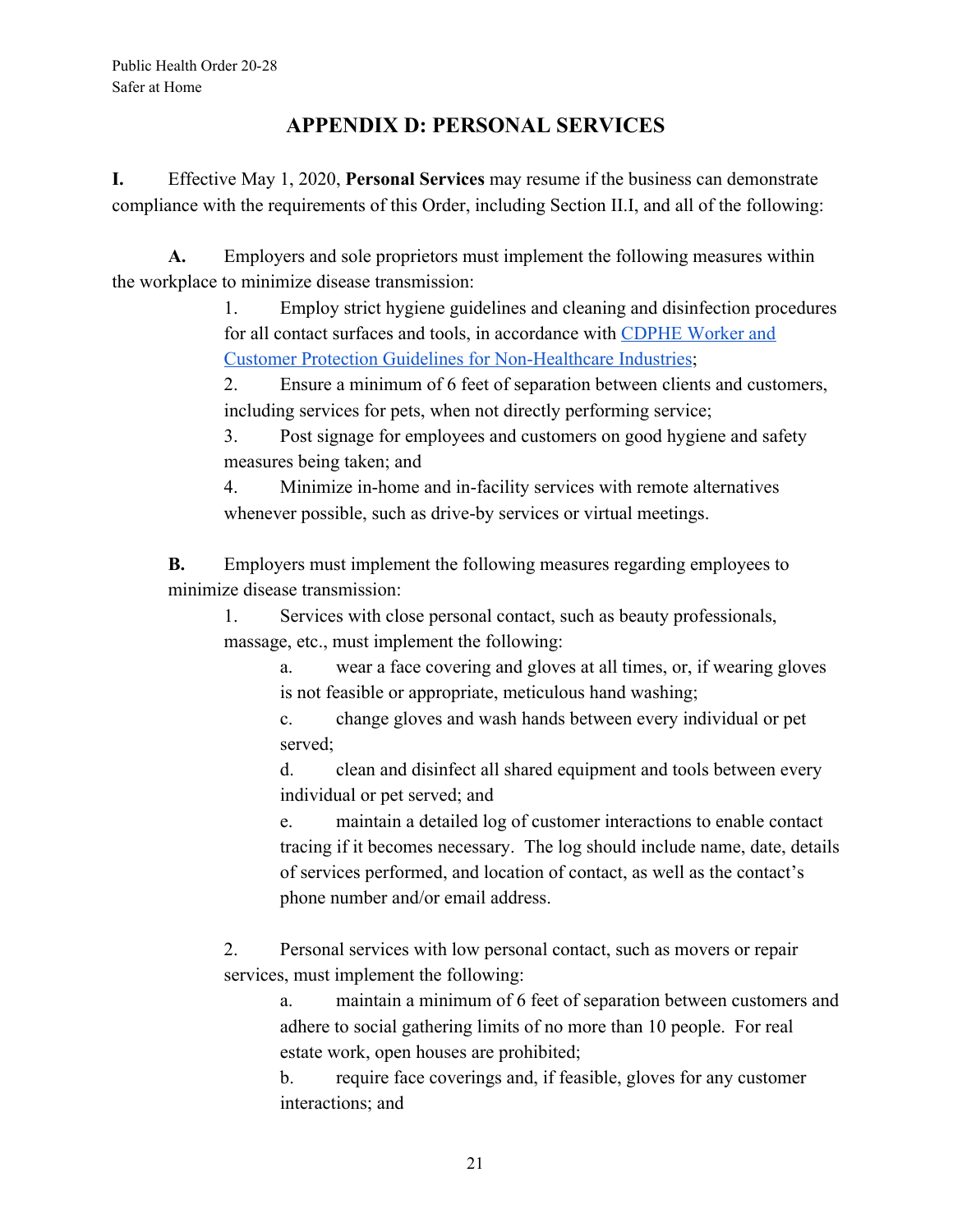c. provide guidance on strict hygiene precautions to employees.

**C. Personal Services** must implement the following measures regarding customers to minimize disease transmission:

1. provide customer services by appointment only, do not allow walk-ins or waiting for an appointment, and limit all pet training classes or other activities associated with picking up pets to no more than 10 customers at a time and all following **Social Distancing Requirements**;

2. require customers to wear face coverings; if a customer does not have a mask, a "disposable mask" could be provided;

3. conduct symptoms check for all customers of services with close personal contact and decline to provide services to anyone who has symptoms. A sample form can be found [here;](https://drive.google.com/file/d/1uKwFlhc7wWa3OvnPw0zXWv49na_KGHdC/view) and

4. provide contactless payment options whenever possible.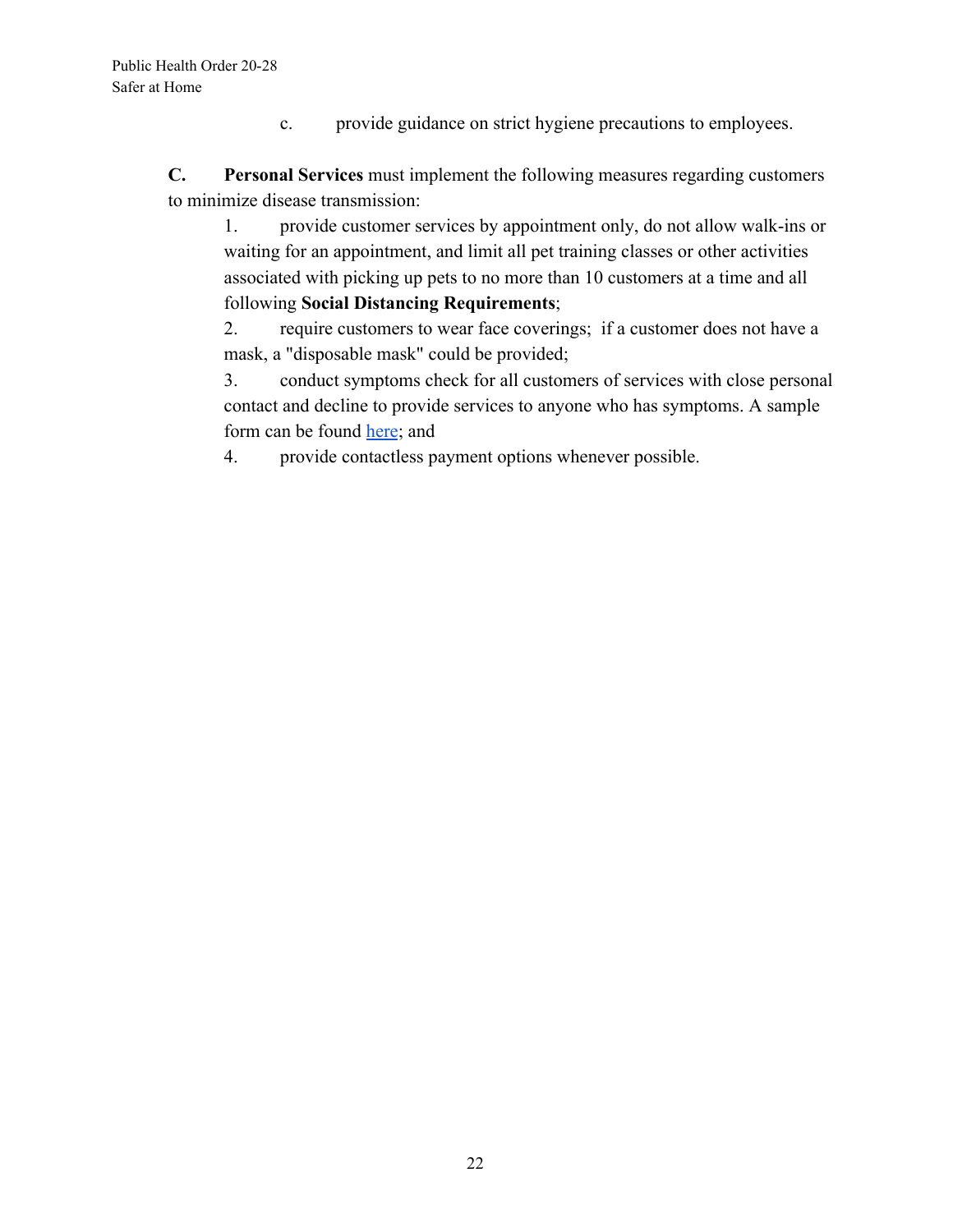## **APPENDIX E: LIMITED HEALTHCARE SETTINGS**

**I.** Effective April 27, 2020, **Limited Healthcare Settings** may resume if the healthcare entity can demonstrate compliance with the requirements of this Order, including Section II.I and may restart voluntary and elective surgeries and procedures in limited healthcare facilities and offices with required personal protective equipment (PPE) in accord with the priorities, requirements, and specific criteria below.

- A. Employers and sole proprietors of **Limited Healthcare Settings** must implement the following measures within the overall workplace, including administrative and front office operations, to minimize disease transmission:
	- 1. The practice must have access to adequate PPE in order to sustain recommended PPE use for its workforce for two weeks without the need for emergency PPE-conserving measures. If a practice proposes to extend the use of or reuse PPE, it must follow CDC guidance.<sup>1</sup>
	- 2. The practice must implement strict infection control policies as recommended by the CDC.<sup>2</sup>
	- 3. The practice must ensure a minimum of 6 feet of separation between clients and patients, when not directly performing service, with no more than ten (10) people in the facility;
	- 4. The practice must post signage for employees and patients on good hygiene and safety measures being taken; and
	- 5. The practice must minimize in-home and in-facility services with remote alternatives whenever possible, such as drive-by services or virtual meetings.
	- 6. Practices must maintain a plan to reduce or stop voluntary and elective surgeries and procedures should a surge/resurgence of COVID-19 cases occur in their region.
- B. Employers of **Limited Healthcare Settings** must implement the following measures regarding employees to minimize disease transmission:
	- 1. Services with close, direct personal contact must implement the following:
		- a. wear medical grade mask and gloves at all times;
		- b. change gloves and wash hands between every patient;
		- c. clean and disinfect all shared equipment and tools between every patient; and

<sup>1</sup> <https://www.cdc.gov/coronavirus/2019-ncov/hcp/ppe-strategy/index.html>

<sup>2</sup> <https://www.cdc.gov/coronavirus/2019-ncov/hcp/infection-control.html>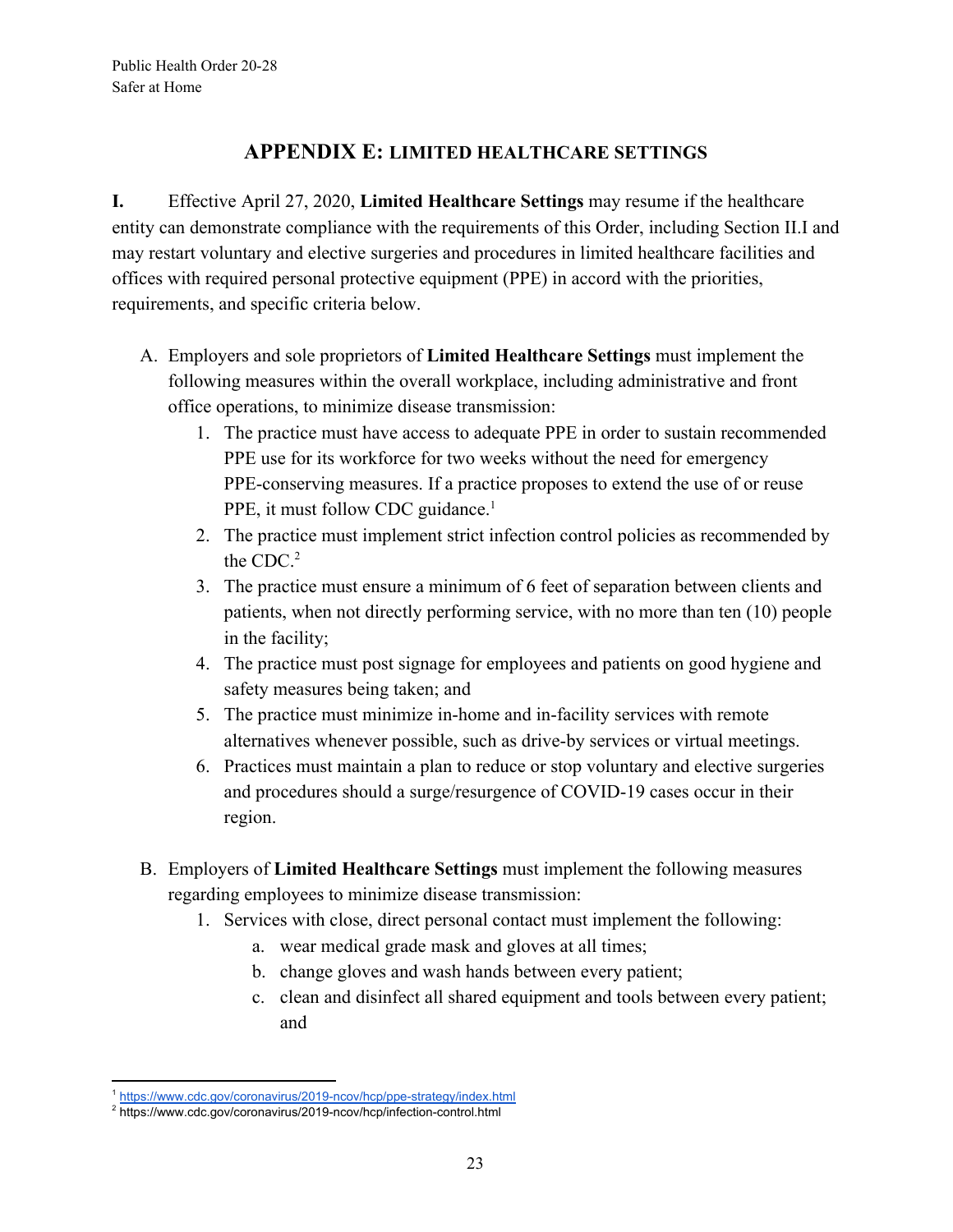- d. maintain a detailed log of patient interactions to enable contact tracing if it becomes necessary. The log should include name, date, details of services performed, and location of contact, as well as the contact's phone number
- 2. Services with low personal contact must implement the following:
	- a. maintain a minimum of six 6 feet of separation between customers and limit to no more than ten (10) people in the facility.
	- b. require face coverings and, if feasible, gloves for any customer interactions; and
	- c. provide guidance on strict hygiene precautions to employees.
- 3. The practice must require all administrative personnel to wear a facemask, that can be cloth if necessary. Masks may be removed when social distancing of at least 6 feet if possible (e.g., after entering a private office). In order to ensure staff can take off their masks for meals and breaks, scheduling and location for meals and breaks should ensure that at least a 6-foot distance can be maintained between staff when staff needs to remove their mask. It is important for healthcare settings to emphasize that hand hygiene is essential to maintaining employee safety, even if staff are wearing masks. If the facemask is touched, adjusted or removed, hand hygiene should be performed.
- C. **Limited Healthcare Settings** must implement the following measures regarding customers to minimize disease transmission:
	- 1. The practice must provide services by appointment only, do not allow walk-ins or waiting for an appointment;
	- 2. The practice must require patients to wear face coverings; if a patient does not have a mask, a "disposable medical mask" could be provided;
	- 3. The practice must conduct symptoms checks for all patients, decline to provide services to anyone who has symptoms, and refer them to their primary care physician. A sample form can be found [here](https://drive.google.com/file/d/1uKwFlhc7wWa3OvnPw0zXWv49na_KGHdC/view); and
	- 4. The practice must provide contactless payment options whenever possible;
	- 5. The practice must follow social distancing protocols of maintaining at least a 6-foot distance between individuals wherever possible such as in waiting rooms and other small spaces, and should use physical barriers within patient care areas when possible.
	- 6. The practice must appropriately schedule patients, so that providers have sufficient time to change PPE and ensure rooms and equipment can be cleaned and disinfected between each patient.
	- 7. The practice should continue to maximize the use of telehealth and virtual office or clinic visits.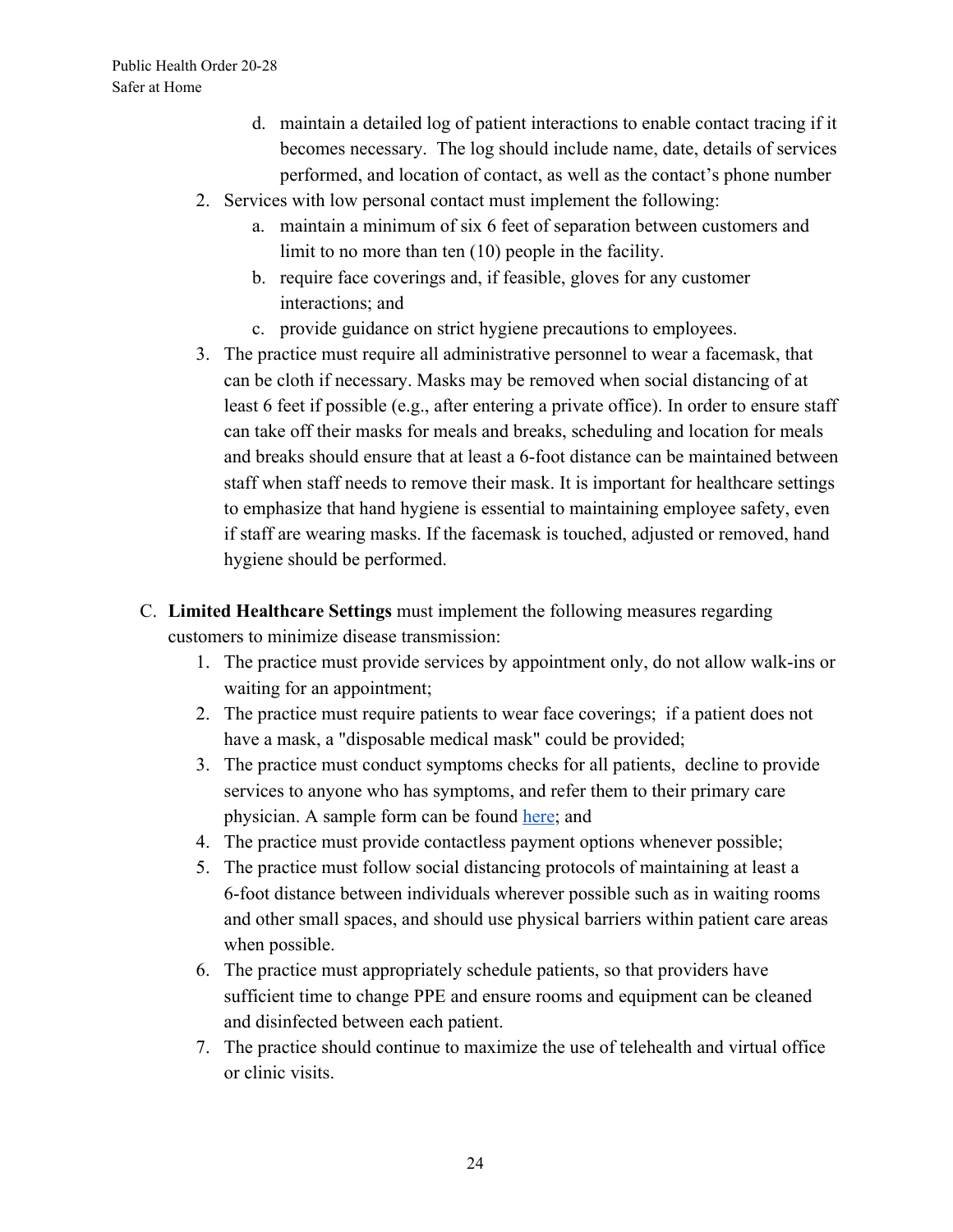- 8. The practice should use virtual waiting rooms when possible, with patients who are able to wait in their cars not entering the office until they can be moved immediately to an exam room.
- 9. The practice should implement source control for everyone entering the office or clinic, including requiring all patients and visitors to wear a cloth mask when entering any healthcare building, and if they arrive without a mask, one should be provided.

 D. As best practice, it is recommended that once voluntary and elective surgeries and procedures resume, **Limited Healthcare Settings** reassess their operations every two weeks, in order to ensure:

- 1. All of the above approaches and criteria are being met;
- 2. Procedures are prioritized based on whether their continued delay will have an adverse health outcome.
	- a. Voluntary and elective surgeries and procedures should be prioritized based on indication and urgency<sup>3</sup>;
- 3. Strong consideration is given to the balance of risks versus benefits for patients in higher-risk groups such as those over age 65 and those with compromised immune systems or lung and heart function;
- 4. All patients are pre-screened for COVID-19 risk factors and symptoms prior to delivering care, via telehealth when applicable; and
- 5. Compliance with the guidance and directives for maintaining a clean and safe work environment issued by the CDPHE and any applicable local health department for critical businesses is maintained, including compliance with **Social Distancing Requirements** and all PHOs currently in effect to the greatest extent possible.

<sup>&</sup>lt;sup>3</sup> Urgent and emergent care should continue in accordance with OHA and CMS guidance.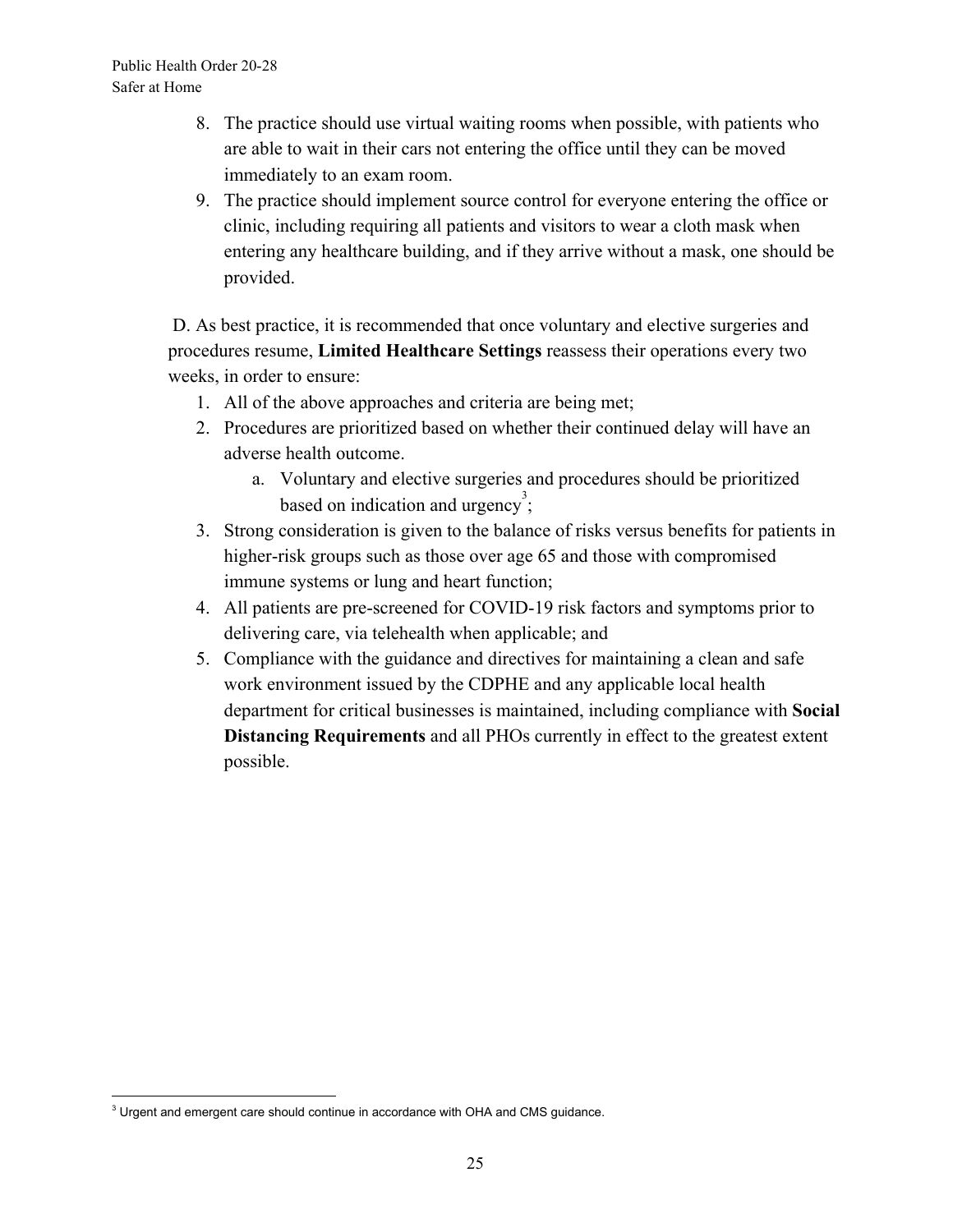## **APPENDIX F: CRITICAL BUSINESSES**

**Critical Business.** Any business, including any for profit or non-profit, regardless of its corporate structure, engaged primarily in any of the commercial, manufacturing, or service activities listed below, may continue to operate as normal. **Critical Businesses** must comply with the guidance and directives for maintaining a clean and safe work environment issued by the Colorado Department of Public Health and Environment (CDPHE) and any applicable local health department. **Critical Businesses** must comply with **Social Distancing Requirements** and all PHOs currently in effect to the greatest extent possible and will be held accountable for doing so. **Critical Businesses** do NOT include health clubs as defined in C.R.S. § 6-1-102(4.6), fitness and exercise gyms, and similar facilities, or any of the other businesses required to close by PHO 20-22.

## "**Critical Business**" means:

### **1. Healthcare Operations, Including:**

- Hospitals, clinics, and walk-in health facilities
- Medical and dental care, including ambulatory providers
- Research and laboratory services
- Medical wholesale and distribution
- Home health care companies, workers and aides
- Pharmacies
- Pharmaceutical and biotechnology companies
- Behavioral health care providers
- Veterinary care and livestock services
- Nursing homes, residential health care, or congregate care facilities
- Medical supplies and equipment manufacturers and providers, including durable medical equipment technicians and suppliers
- Blood banks

### **2. Critical Infrastructure, Including:**

- Utilities and electricity, including generation, transmission, distribution and fuel supply
- Road and railways
- Oil and gas extraction, production, refining, storage, transport and distribution
- Public water and wastewater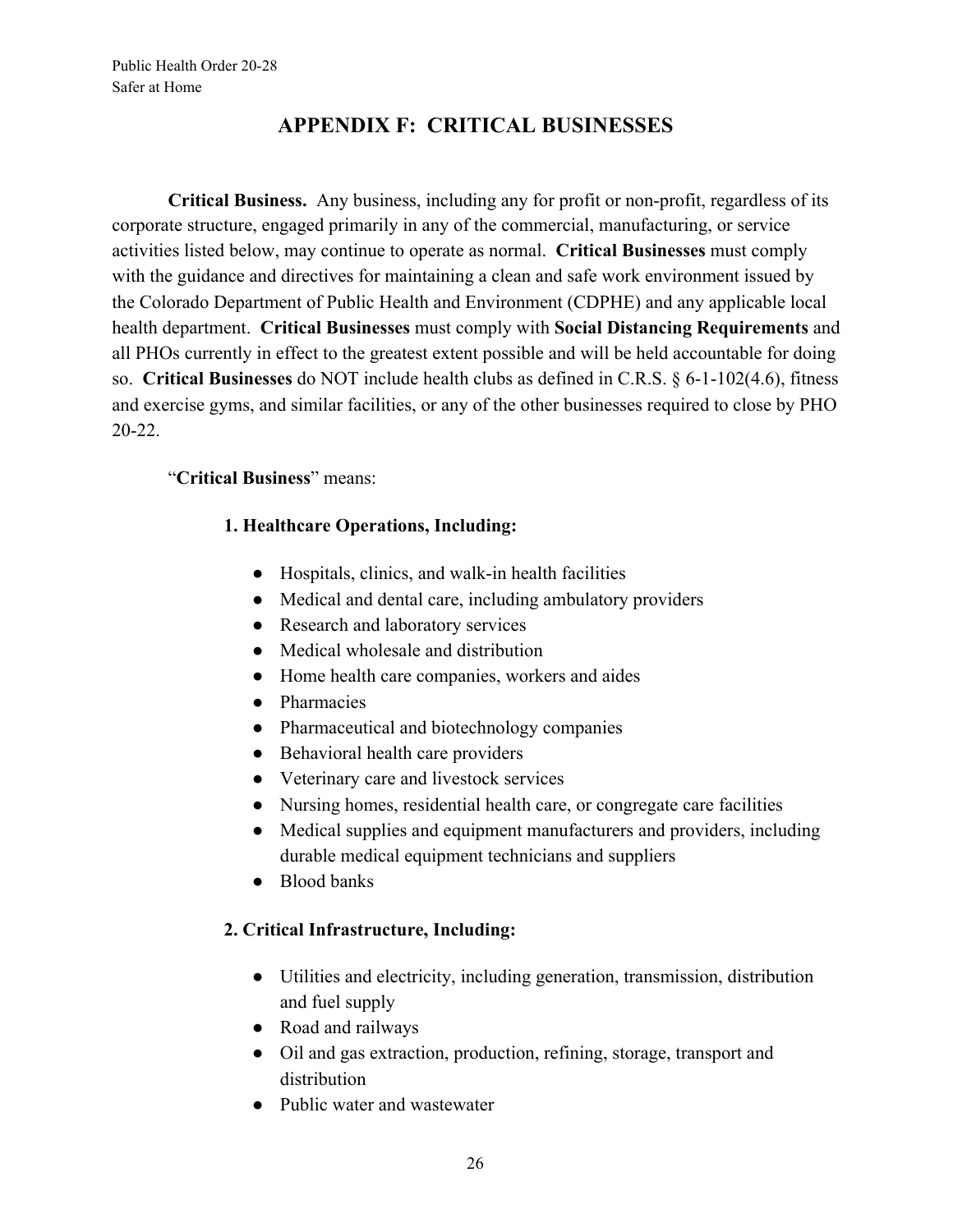- Telecommunications and data centers
- Transportation and infrastructure necessary to support critical businesses
- Hotels, and places of accommodation, excluding private, short-term vacation-style rentals such as those arranged through an online hosting platform, including but not limited to VRBO or Airbnb, rented for a period of 30 days or fewer, homeowner rentals, and privately owned residences for rent, except if offered for use for the public health response.
- Businesses and organizations that provide food, shelter, social services, and other necessities of life for economically disadvantaged, persons with access and functional needs, or otherwise needy individuals
- Food and plant cultivation, including farming crops, livestock, food processing and manufacturing, animal feed and feed products, rendering, commodity sales, and any other work critical to the operation of any component of the food supply chain
- Any business that produces products critical or incidental to the construction or operation of the categories of products included in this subsection
- Flight schools, but only for the purpose of FAA-required pilot proficiency, and currency activities and practical checkrides, not for elective routine flight instruction

### **3. Critical Manufacturing, Including:**

- Food processing, manufacturing agents, including all foods and beverages
- Chemicals
- Computers and computer components
- Medical equipment, components used in any medical device, supplies or **instruments**
- Pharmaceuticals
- Sanitary products
- Telecommunications
- Microelectronics/semiconductor
- Agriculture/farms
- Household paper products
- Any business that produces products critical or incidental to the processing, functioning, development, manufacture, packaging, or delivery of any of the categories of products included in this subsection
- Any manufacturing necessary to support a **Critical Business**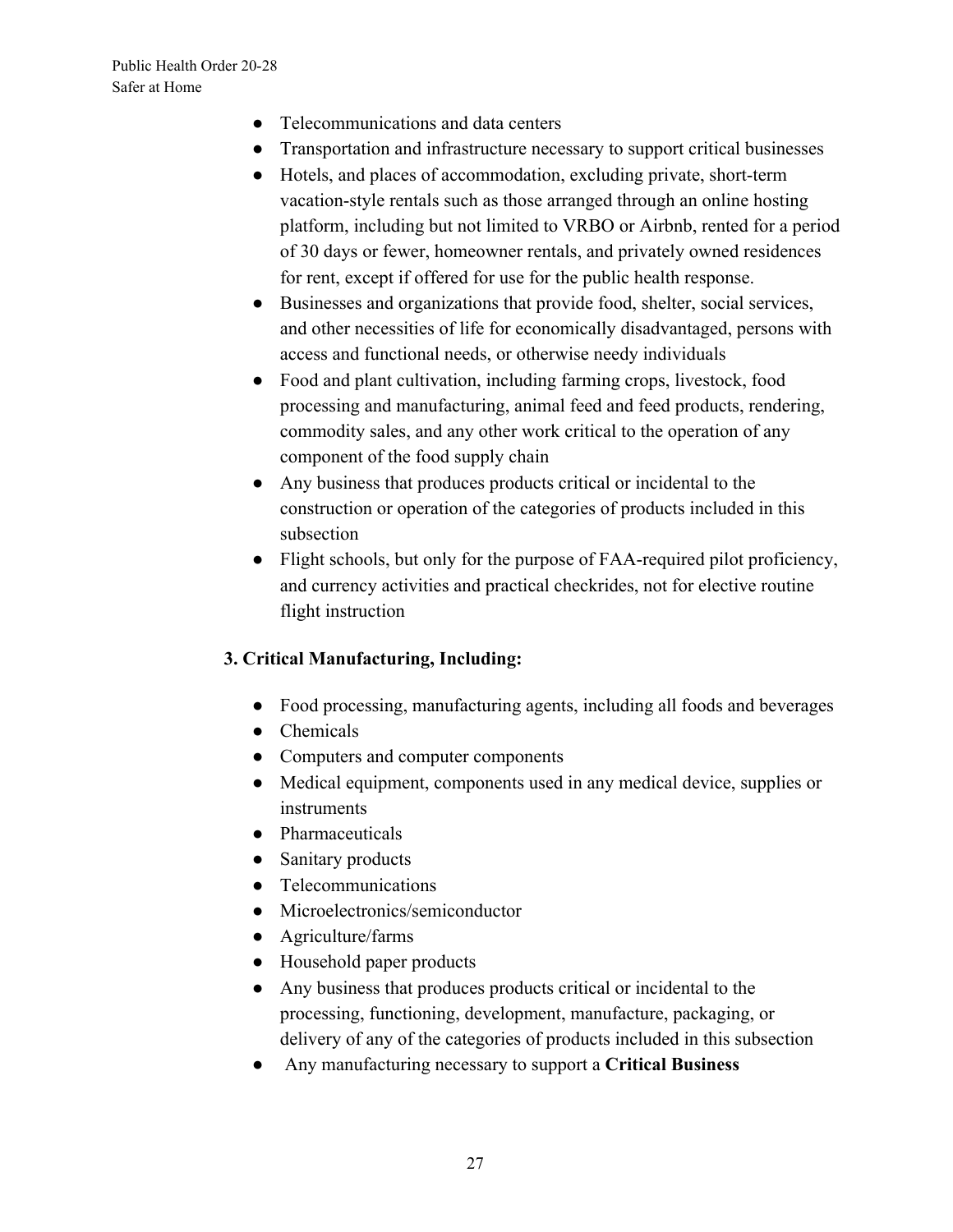### **4. Critical Retail, Including:**

- Grocery stores including all food and beverage stores
- Farm and produce stands
- Gas stations and convenience stores
- Restaurants and bars (for take-out/delivery only as necessary under **Executive Order D 2020 011** and **PHO 20-22**, as amended)
- Marijuana dispensary (only for the sale of medical marijuana or curbside delivery pursuant to **Executive Order D 2020 011**)
- Liquor stores
- Firearms stores
- Hardware, farm supply, and building material stores
- Establishments engaged in the retail sale of food and any other household consumer products (such as cleaning and personal care products), excluding retailers of only health and nutrition-related products (vitamins, minerals, supplements, herbs, sports nutrition, diet and energy products)
- Establishments engaged in the sale of products that support working from home (this exclusion does not include businesses that primarily sell hobby craft supplies)

### **5. Critical Services, Including:**

- Trash, compost, and recycling collection, processing and disposal
- Mail and shipping services, and locations that offer P.O. boxes
- Self-serve laundromats and garment and linen cleaning services for critical businesses
- Building cleaning and maintenance
- Child care services
- Automobile rental, automobile online sales with no touch delivery service, auto supply and repair (including retail dealerships that include repair and maintenance, but not in person retail sales)
- Warehouse/distribution and fulfillment, including freight distributors
- Funeral homes, crematoriums, and cemeteries, with strict compliance with **Social Distancing Requirements** for employees and any attendees of services
- In-person pastoral services for individuals who are in crisis or in need of end of life services provided social distancing is observed to the greatest extent possible. Houses of worship may remain open, however, these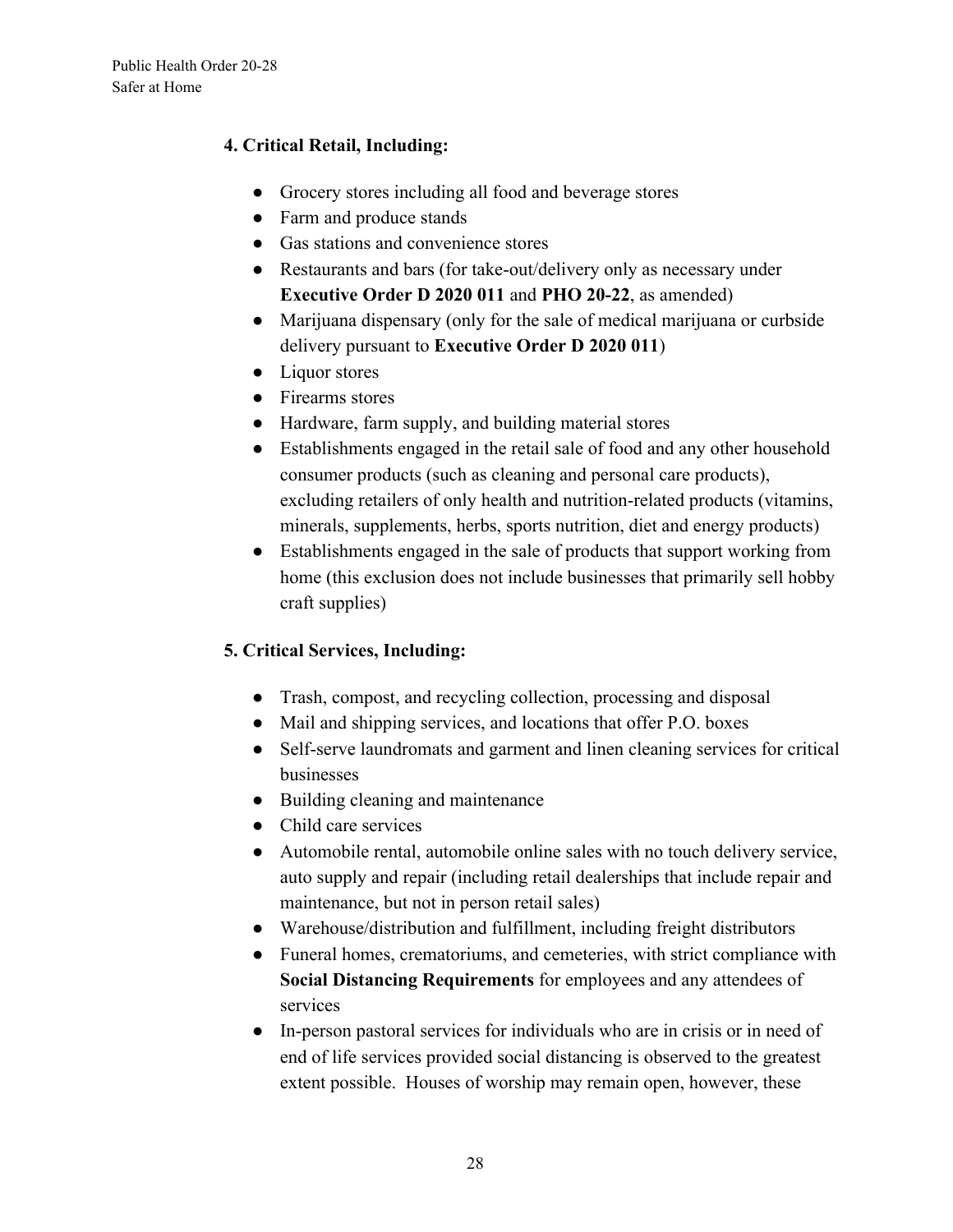institutions are encouraged to implement electronic platforms to conduct services whenever possible or to conduct smaller (10 or fewer congregants while ensuring 6 feet in between congregants), more frequent services to allow strict compliance with **Social Distancing Requirements**.

- Storage for **Critical Businesses**
- Animal shelters, animal boarding services, animal rescues, zoological facilities, animal sanctuaries, and other related facilities
- Moving services
- In person group counseling or recovery meetings for substance abuse or behavioral health following social distancing of 6 feet and no more than 10 participants

#### **6. News Media**

- Newspapers
- Television
- Radio
- Other media services

### **7. Financial and Professional Institutions, Including:**

- Banks and credit institutions
- Insurance and payroll
- Services related to financial markets
- Professional services, such as legal, title companies, or accounting services, real estate appraisals and transactions

## **8. Providers of Basic Necessities to Economically Disadvantaged Populations, Including:**

- Homeless shelters and congregate care facilities
- Food banks
- Human services providers whose function includes the direct care of patients in State-licensed or funded voluntary programs; the care, protection, custody and oversight of individuals both in the community and in State-licensed residential facilities; those operating community shelters and other critical human services agencies providing direct care or support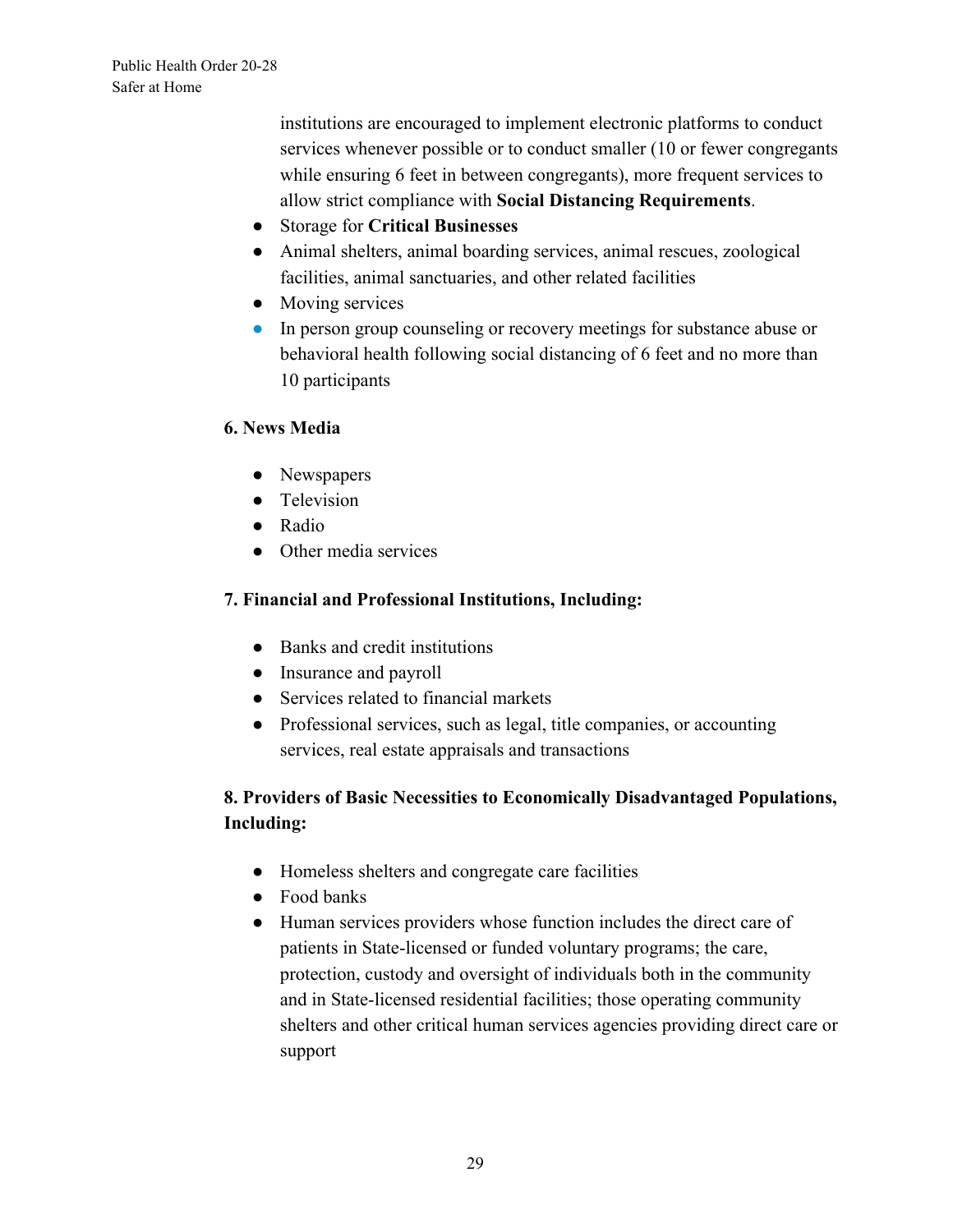### **9. Construction, Including but not Limited To:**

- Housing and housing for low-income and vulnerable people
- Skilled trades such as electricians, plumbers
- Other related firms and professionals who provide services necessary to maintain the safety, sanitation, and critical operation of residences and other **Critical Businesses** or **Critical Government Functions**, and other essential services

#### **10. Defense**

- Defense, security, and intelligence-related operations supporting the State of Colorado, local government, the U.S. Government or a contractor for any of the foregoing
- Aerospace operations
- Military operations and personnel
- Defense suppliers

## **11. Critical Services Necessary to Maintain the Safety, Sanitation and Critical Operations of Residences or Other Critical Businesses, Including:**

- Law enforcement
- Fire prevention and response
- Building code enforcement
- Security
- Emergency management and response
- Building cleaners or janitors
- General maintenance whether employed by the entity directly or a vendor (including maintenance and repair of ordinary household and business appliances but not in-person retail sales of such products)
- Automotive and bicycle repair
- Disinfection
- Snow removal
- Bail bonds agents
- Pest control

## **12. Vendors that Provide Critical Services or Products, Including Logistics and Technology Support, Child Care and Services:**

● Logistics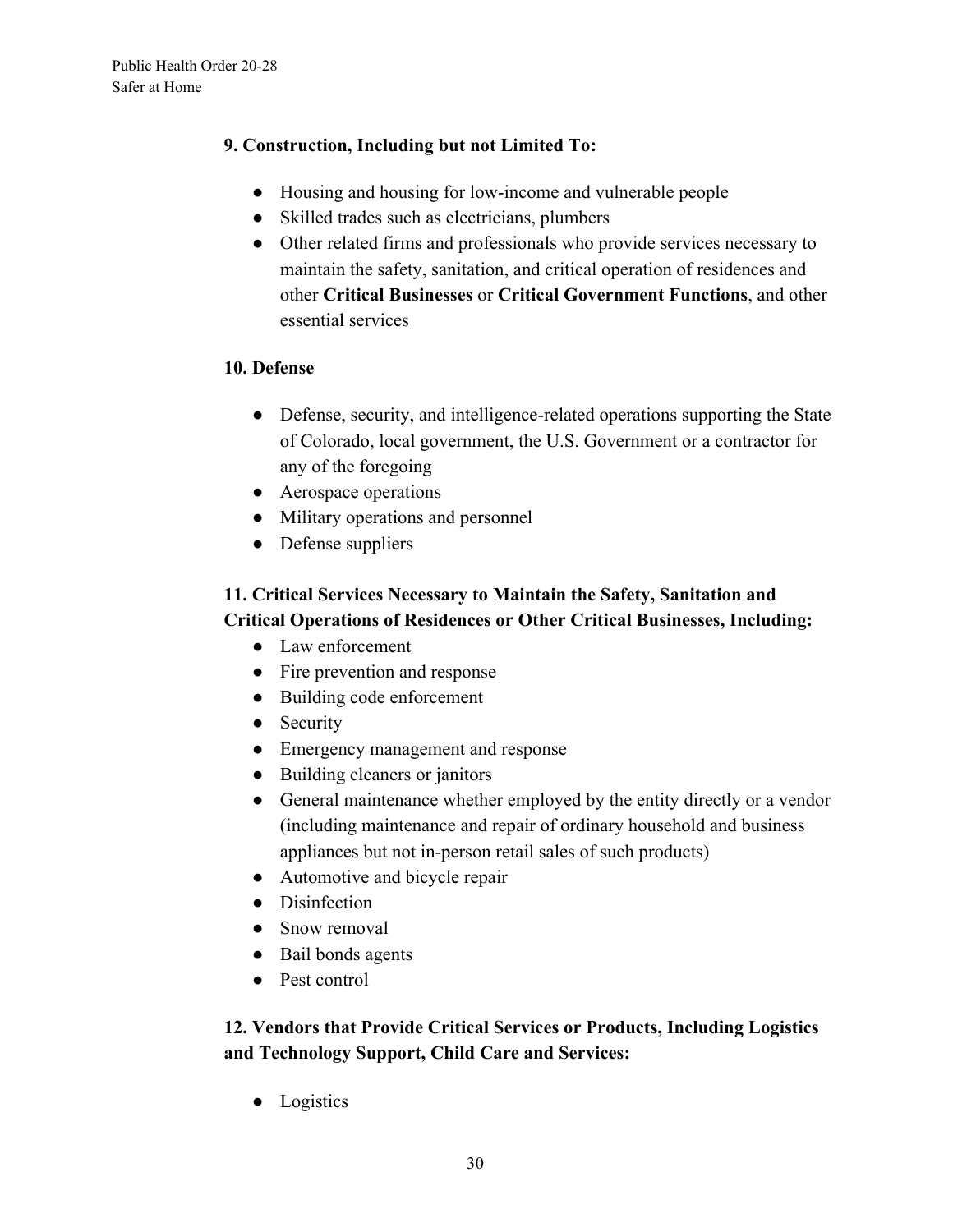- Technology support for online and telephone services
- Child care programs and services
- Government owned or leased buildings
- **● Critical Government Functions**

## **13. Educational Institutions that Provide Critical Services to Students and the General Public:**

- P-12 public school and private schools for the purpose of providing meals, housing, facilitating or providing materials for distance learning, and providing other essential services to students, provided that **Social Distancing Requirements** are observed.
- Postsecondary institutions, including private and public colleges and universities, for the purpose of facilitating distance learning, providing in person classroom or laboratory education for less than 10 students per classroom or lab in medical training fields only, or performing essential functions, provided that **Social Distancing Requirements** are observed, such as security, medical and mental health services, housing, food services, and critical research.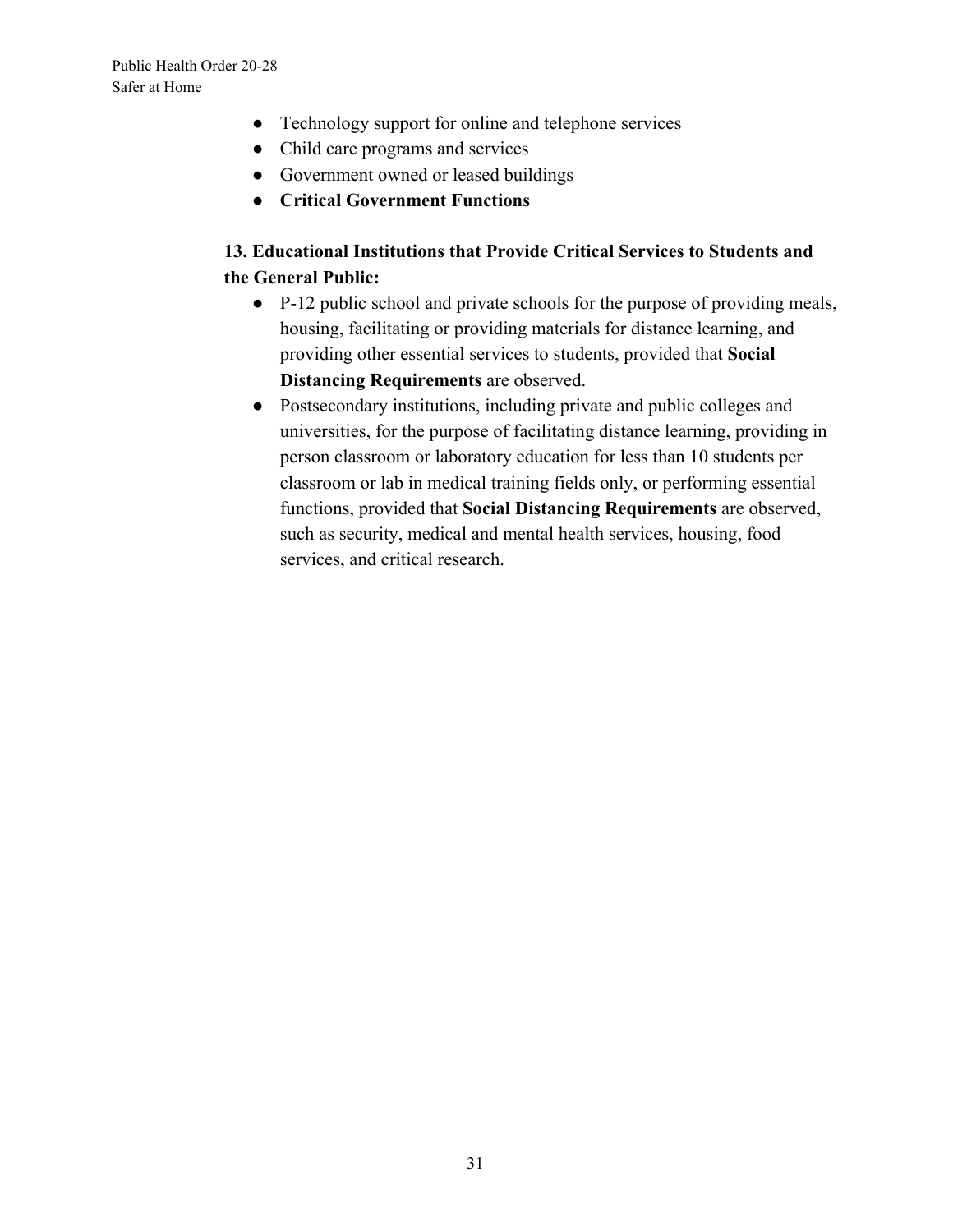## **APPENDIX G: COUNTY VARIANCE REQUESTS**

Governor Jared Polis issued **Executive Order D 2020 044 Safer at Home** effective April 27, 2020. The key elements of the Order are that most people still stay at home as much as possible and avoid unnecessary social interactions; vulnerable populations continue to stay at home except to support or perform necessary activities or participate in critical government functions or critical businesses; there is limited reopening of postsecondary institutions, and certain business operations are permitted; people are still encouraged to stay within their county of residence or employment as much as possible; public gatherings of more than ten (10) persons are prohibited; and Coloradans are advised to wear non-medical cloth face coverings that cover the nose and mouth whenever in public.

Any county that desires to apply for a variance from part or all of the executive order may do so after meeting the following criteria and submitting an alternative COVID-19 suppression plan to be approved or denied by Colorado Department of Public Health and the Environment (CDPHE), attention Executive Director, Jill Hunsaker Ryan, MPH.

Criteria for variance consideration:

1) The local public health agency endorses the alternative plan;

2) Local hospitals can verify that they have the capacity to serve all people needing their care; and;

3) The county commissioners (or other county-level governing body) vote affirmatively to adopt the alternative plan in place of the state Safer-At-Home order.

The local variance process allows communities that are not experiencing a high rate of transmission to tailor social distancing policies to local conditions, in order to promote community wellness and economic stability. To protect other communities and hospital systems statewide, it is paramount that the local variance process only be used when transmission is at a low enough level to be suppressed through testing and containment efforts to detect positive cases, ensure successful isolation and quarantine close contacts. Examples of local conditions that should be considered in seeking a variance include: a low number of new cases per day, cases declining for the past 14 days, declining positive tests as a percent of total tests for the past 14 days, low and stable case growth rate or equivalent, and having an early warning system to detect an increase in community spread or outbreaks, with triggers for tightening restrictions to prevent a breach of local hospital system capacity. Considerations and triggers should be documented in the plan submitted to CDPHE.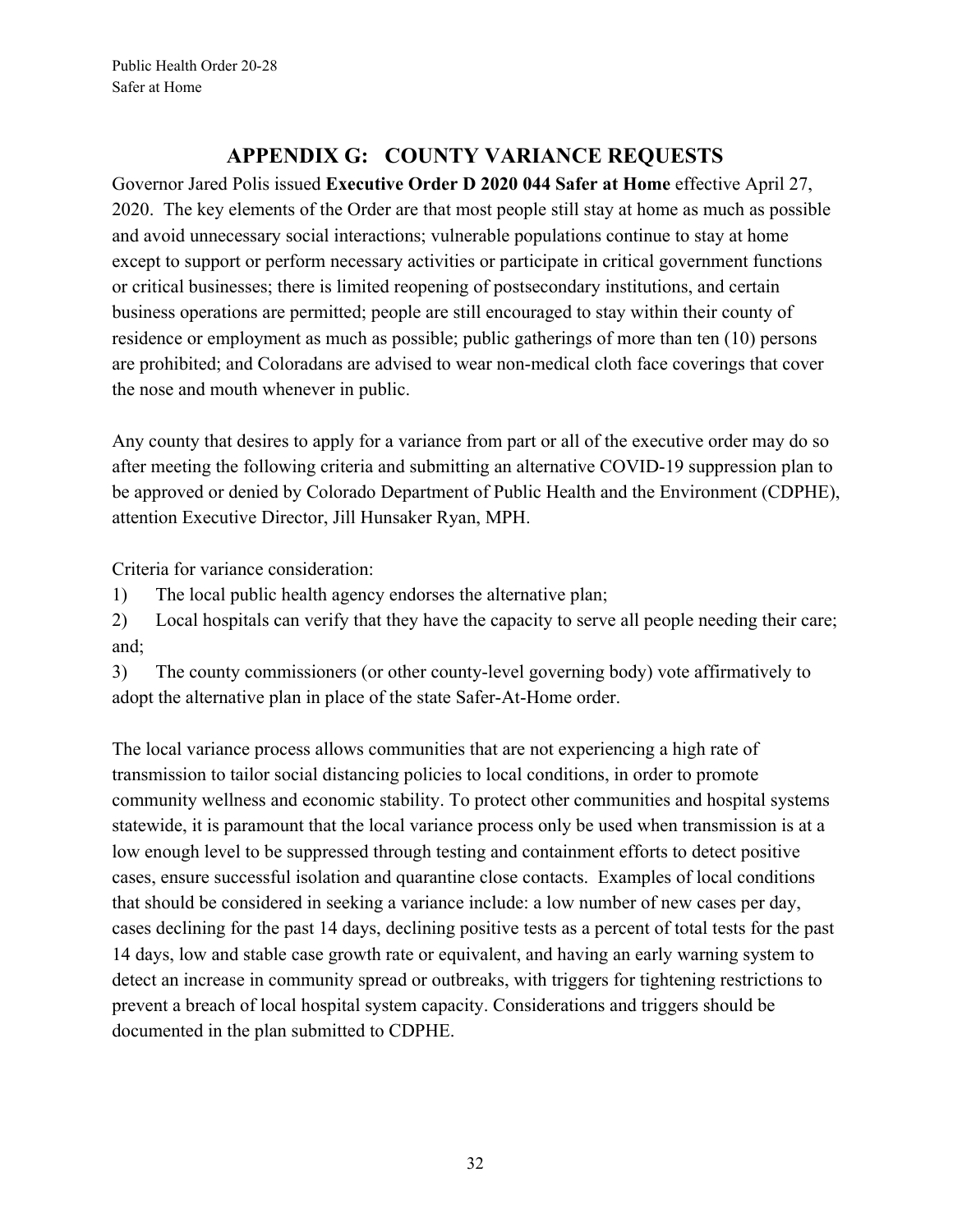The following framework is being used by the State of Colorado to move between levels of social distancing. This may be helpful guidance in developing a local request:

| <b>Stay at Home</b>                                                                                                                                                                                                                                                                                                                                                                                  | <b>Safer At Home</b>                                                                                                                                                                                                                                                                                                                                                                                                                                                                                                                                                                                                                    | <b>Protect Your Neighbor</b>                                                                                                                                                                                                                                                                                                                                                                                                                                                             |
|------------------------------------------------------------------------------------------------------------------------------------------------------------------------------------------------------------------------------------------------------------------------------------------------------------------------------------------------------------------------------------------------------|-----------------------------------------------------------------------------------------------------------------------------------------------------------------------------------------------------------------------------------------------------------------------------------------------------------------------------------------------------------------------------------------------------------------------------------------------------------------------------------------------------------------------------------------------------------------------------------------------------------------------------------------|------------------------------------------------------------------------------------------------------------------------------------------------------------------------------------------------------------------------------------------------------------------------------------------------------------------------------------------------------------------------------------------------------------------------------------------------------------------------------------------|
| Widespread suppression<br>is required to stem<br>exponential disease<br>transmission<br>People are staying at<br>home with limited<br>exceptions<br>Healthcare/hospital<br>capacity is still limited<br>Testing availability and<br>containment capacity is<br>still being built<br>People are encouraged to<br>not travel between<br>counties except for work<br>or to obtain necessary<br>services | Disease has been<br>suppressed and hospital<br>capacity is not<br>threatened.<br>Health care capacity is<br>increasing<br>Testing availability and<br>containment capacity are<br>increasing<br>Most people still stay at<br>home as much as<br>possible and avoid<br>unnecessary social<br>interactions<br>Vulnerable populations<br>stay home with limited<br>exceptions<br>People are encouraged<br>not to travel between<br>counties except for work<br>or to obtain necessary<br>services<br>Public health has an<br>early warning system to<br>detect a significant<br>increase in cases or<br>greater demand for<br>medical care | Disease transmission is<br>low<br>Healthcare capacity is<br>robust<br>Testing availability and<br>containment capacity are<br>working at scale<br>It's safer for people to<br>$\bullet$<br>socialize more normally,<br>while taking significant<br>precautions<br>Strong protections for<br>vulnerable populations<br>are still needed<br>Public health has an<br>early warning system in<br>place to detect a<br>significant increase in<br>cases or greater demand<br>for medical care |

## **Colorado's Framework for Social Distancing**

The Colorado Department of Public Health and Environment is available to provide technical assistance to any county considering a variance. The department will consider applications for variances based on the submitted plan's rationale for a step down and the presence of an early